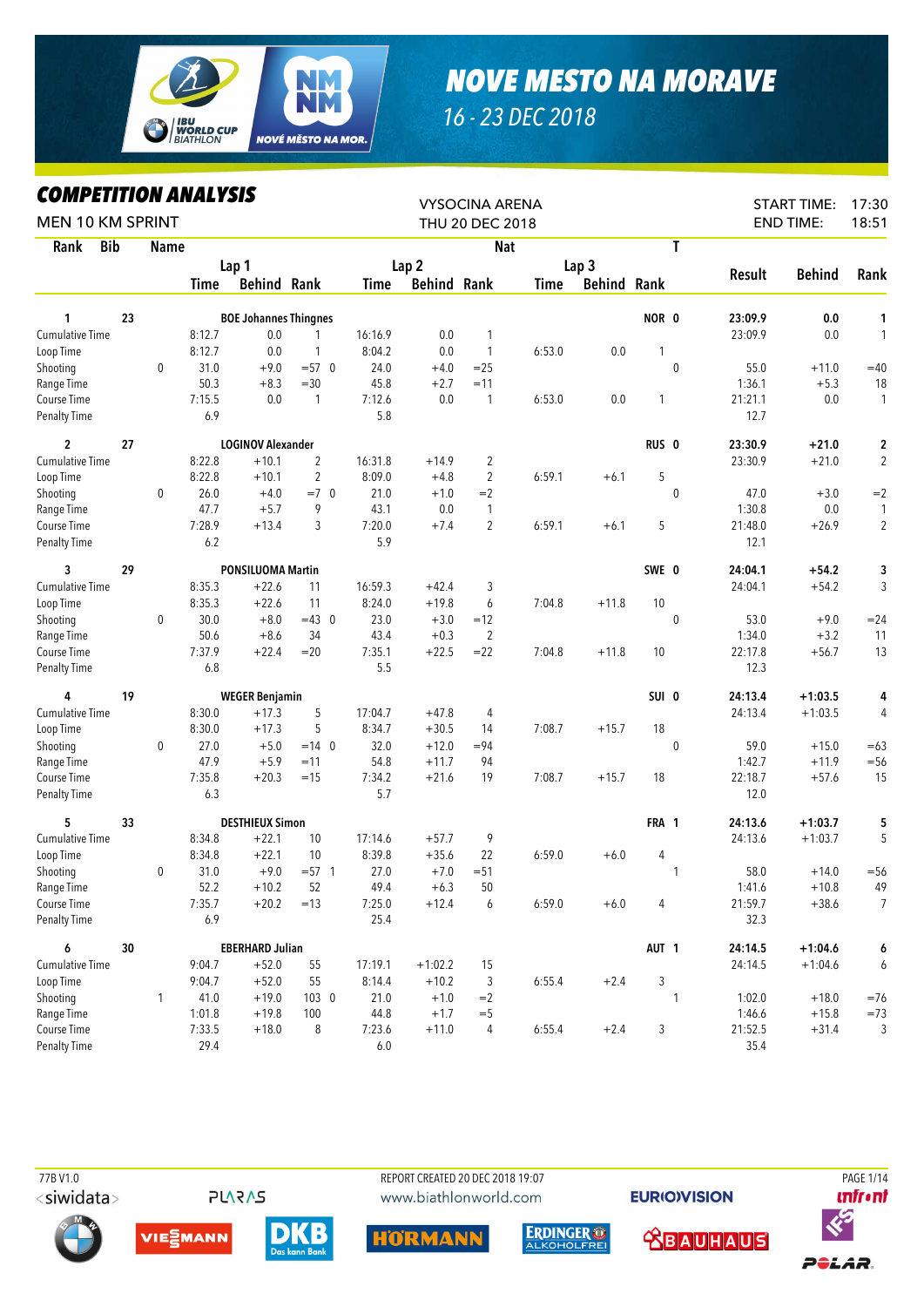| <b>Bib</b><br>Rank                 |    | <b>Name</b>  |                |                               |                    |                |                    | <b>Nat</b>     |             |                    |                  | T            |                 |               |                |
|------------------------------------|----|--------------|----------------|-------------------------------|--------------------|----------------|--------------------|----------------|-------------|--------------------|------------------|--------------|-----------------|---------------|----------------|
|                                    |    |              |                | Lap 1                         |                    |                | Lap <sub>2</sub>   |                |             | Lap 3              |                  |              |                 |               |                |
|                                    |    |              | Time           | <b>Behind Rank</b>            |                    | Time           | <b>Behind Rank</b> |                | <b>Time</b> | <b>Behind Rank</b> |                  |              | <b>Result</b>   | <b>Behind</b> | Rank           |
|                                    |    |              |                |                               |                    |                |                    |                |             |                    |                  |              |                 |               |                |
| 7                                  | 34 |              |                | <b>GUIGONNAT Antonin</b>      |                    |                |                    |                |             |                    | FRA 1            |              | 24:17.2         | $+1:07.3$     | 7              |
| <b>Cumulative Time</b>             |    |              | 8:32.5         | $+19.8$                       | 8                  | 17:14.8        | $+57.9$            | 10             |             |                    |                  |              | 24:17.2         | $+1:07.3$     | $\overline{7}$ |
| Loop Time                          |    |              | 8:32.5         | $+19.8$                       | 8                  | 8:42.3         | $+38.1$            | $= 27$         | 7:02.4      | $+9.4$             | $=7$             |              |                 |               |                |
| Shooting                           |    | $\mathbf 0$  | 30.0           | $+8.0$                        | $=43$ 1            | 22.0           | $+2.0$             | $=6$           |             |                    |                  | 1            | 52.0            | $+8.0$        | $=18$          |
| Range Time                         |    |              | 50.7           | $+8.7$                        | $= 35$             | 45.3           | $+2.2$             | $=8$           |             |                    | $=7$             |              | 1:36.0          | $+5.2$        | 17             |
| Course Time<br><b>Penalty Time</b> |    |              | 7:34.4<br>7.4  | $+18.9$                       | 11                 | 7:29.7<br>27.3 | $+17.1$            | $=10$          | 7:02.4      | $+9.4$             |                  |              | 22:06.5<br>34.7 | $+45.4$       | 8              |
| 8                                  | 58 |              |                | <b>BOE Tarjei</b>             |                    |                |                    |                |             |                    | NOR 1            |              | 24:18.7         | $+1:08.8$     | 8              |
| Cumulative Time                    |    |              | 8:48.0         | $+35.3$                       | 32                 | 17:08.2        | $+51.3$            | 6              |             |                    |                  |              | 24:18.7         | $+1:08.8$     | 8              |
| Loop Time                          |    |              | 8:48.0         | $+35.3$                       | 32                 | 8:20.2         | $+16.0$            | 4              | 7:10.5      | $+17.5$            | 21               |              |                 |               |                |
| Shooting                           |    | $\mathbf{1}$ | 27.0           | $+5.0$                        | $=14$ 0            | 23.0           | $+3.0$             | $=12$          |             |                    |                  | 1            | 50.0            | $+6.0$        | 13             |
| Range Time                         |    |              | 47.6           | $+5.6$                        | 8                  | 46.3           | $+3.2$             | $=18$          |             |                    |                  |              | 1:33.9          | $+3.1$        | 10             |
| Course Time                        |    |              | 7:30.4         | $+14.9$                       | 5                  | 7:27.8         | $+15.2$            | 8              | 7:10.5      | $+17.5$            | 21               |              | 22:08.7         | $+47.6$       | 9              |
| <b>Penalty Time</b>                |    |              | 30.0           |                               |                    | 6.1            |                    |                |             |                    |                  |              | 36.1            |               |                |
| 9                                  | 35 |              |                | L'ABEE-LUND Henrik            |                    |                |                    |                |             |                    | NOR 0            |              | 24:20.2         | $+1:10.3$     | 9              |
| Cumulative Time                    |    |              | 8:40.6         | $+27.9$                       | 17                 | 17:11.6        | $+54.7$            | 8              |             |                    |                  |              | 24:20.2         | $+1:10.3$     | 9              |
| Loop Time                          |    |              | 8:40.6         | $+27.9$                       | 17                 | 8:31.0         | $+26.8$            | 9              | 7:08.6      | $+15.6$            | $=16$            |              |                 |               |                |
| Shooting                           |    | $\mathbf 0$  | 34.0           | $+12.0$                       | $=77$ 0            | 28.0           | $+8.0$             | $=63$          |             |                    |                  | $\mathbf 0$  | 1:02.0          | $+18.0$       | $=76$          |
| Range Time                         |    |              | 58.4           | $+16.4$                       | 89                 | 52.0           | $+8.9$             | $=69$          |             |                    |                  |              | 1:50.4          | $+19.6$       | 85             |
| Course Time                        |    |              | 7:35.7         | $+20.2$                       | $=13$              | 7:33.7         | $+21.1$            | $=16$          | 7:08.6      | $+15.6$            | $=16$            |              | 22:18.0         | $+56.9$       | 14             |
| <b>Penalty Time</b>                |    |              | 6.5            |                               |                    | 5.3            |                    |                |             |                    |                  |              | 11.8            |               |                |
| 10                                 | 13 |              |                | <b>BJOENTEGAARD Erlend</b>    |                    |                |                    |                |             |                    | NOR 1            |              | 24:22.3         | $+1:12.4$     | 10             |
| <b>Cumulative Time</b>             |    |              | 8:45.6         | $+32.9$                       | $=25$              | 17:27.0        | $+1:10.1$          | 21             |             |                    |                  |              | 24:22.3         | $+1:12.4$     | 10             |
| Loop Time                          |    |              | 8:45.6         | $+32.9$                       | $=25$              | 8:41.4         | $+37.2$            | 24             | 6:55.3      | $+2.3$             | $\overline{2}$   |              |                 |               |                |
| Shooting                           |    | 0            | 35.0           | $+13.0$                       | $= 85$ 1           | 32.0           | $+12.0$            | $= 94$         |             |                    |                  | 1            | 1:07.0          | $+23.0$       | $= 94$         |
| Range Time                         |    |              | 57.2           | $+15.2$                       | 84                 | 52.8           | $+9.7$             | 80             |             |                    |                  |              | 1:50.0          | $+19.2$       | $= 83$         |
| Course Time                        |    |              | 7:41.7         | $+26.2$                       | 31                 | 7:22.4         | $+9.8$             | 3              | 6:55.3      | $+2.3$             | 2                |              | 21:59.4         | $+38.3$       | 6              |
| <b>Penalty Time</b>                |    |              | 6.7            |                               |                    | 26.2           |                    |                |             |                    |                  |              | 32.9            |               |                |
| 11                                 | 40 |              |                | <b>DOLL Benedikt</b>          |                    |                |                    |                |             |                    | GER 1            |              | 24:22.4         | $+1:12.5$     | 11             |
| <b>Cumulative Time</b>             |    |              | 8:30.6         | $+17.9$                       | 6                  | 17:20.0        | $+1:03.1$          | 16             |             |                    |                  |              | 24:22.4         | $+1:12.5$     | 11             |
| Loop Time                          |    |              | 8:30.6         | $+17.9$                       | 6                  | 8:49.4         | $+45.2$            | 36             | 7:02.4      | $+9.4$             | $=7$             |              |                 |               |                |
| Shooting                           |    | 0            | 27.0           | $+5.0$                        | $= 14 \quad 1$     | 24.0           | $+4.0$             | $=25$          |             |                    |                  | 1            | 51.0            | $+7.0$        | $=14$          |
| Range Time                         |    |              | 45.9           | $+3.9$                        | $=2$               | 46.7           | $+3.6$             | $= 23$         |             |                    |                  |              | 1:32.6          | $+1.8$        | 6              |
| Course Time                        |    |              | 7:38.5         | $+23.0$                       | 22                 | 7:33.7         | $+21.1$            | $=16$          | 7:02.4      | $+9.4$             | $=7$             |              | 22:14.6         | $+53.5$       | 11             |
| <b>Penalty Time</b>                |    |              | 6.2            |                               |                    | 29.0           |                    |                |             |                    |                  |              | 35.2            |               |                |
| 12                                 | 83 |              |                | <b>FILLON MAILLET Quentin</b> |                    |                |                    |                |             |                    | FRA 0            |              | 24:22.6         | $+1:12.7$     | 12             |
| Cumulative Time                    |    |              | 8:45.9         | $+33.2$                       | $= 27$             | 17:08.0        | $+51.1$            | 5              |             |                    |                  |              | 24:22.6         | $+1:12.7$     | 12             |
| Loop Time                          |    |              | 8:45.9         | $+33.2$                       | $= 27$             | 8:22.1         | $+17.9$            | 5              | 7:14.6      | $+21.6$            | 26               |              |                 |               |                |
| Shooting                           |    | 0            | 34.0           | $+12.0$                       | $=77$ 0            | 23.0           | $+3.0$             | $=12$          |             |                    |                  | $\mathbf{0}$ | 57.0            | $+13.0$       | $=47$          |
| Range Time                         |    |              | 53.4           | $+11.4$                       | $=63$              | 46.5           | $+3.4$             | 21             |             |                    |                  |              | 1:39.9          | $+9.1$        | $=40$          |
| Course Time<br>Penalty Time        |    |              | 7:45.0<br>7.5  | $+29.5$                       | 44                 | 7:29.7<br>5.9  | $+17.1$            | $=10$          | 7:14.6      | $+21.6$            | 26               |              | 22:29.3<br>13.4 | $+1:08.2$     | 23             |
|                                    |    |              |                |                               |                    |                |                    |                |             |                    |                  |              |                 |               |                |
| 13                                 | 80 |              |                | <b>EDER Simon</b>             |                    |                |                    |                |             |                    | AUT 0            |              | 24:24.2         | $+1:14.3$     | 13             |
| <b>Cumulative Time</b>             |    |              | 8:36.4         | $+23.7$                       | 14                 | 17:09.1        | $+52.2$            | $\overline{7}$ |             |                    |                  |              | 24:24.2         | $+1:14.3$     | 13             |
| Loop Time                          |    |              | 8:36.4         | $+23.7$                       | 14                 | 8:32.7         | $+28.5$            | $=11$          | 7:15.1      | $+22.1$            | 28               |              |                 |               |                |
| Shooting                           |    | 0            | 22.0           | 0.0                           | 1 <sub>0</sub>     | 27.0           | $+7.0$             | $=51$          |             |                    |                  | $\mathbf 0$  | 49.0            | $+5.0$        | $=7$           |
| Range Time<br>Course Time          |    |              | 42.0<br>7:46.8 | 0.0                           | $\mathbf{1}$<br>55 | 49.1           | $+6.0$             | $=47$          |             | $+22.1$            | 28               |              | 1:31.1          | $+0.3$        | $\overline{c}$ |
| Penalty Time                       |    |              | 7.6            | $+31.3$                       |                    | 7:38.1<br>5.5  | $+25.5$            | 32             | 7:15.1      |                    |                  |              | 22:40.0<br>13.1 | $+1:18.9$     | 31             |
| 14                                 | 9  |              |                | <b>MALYSHKO Dmitry</b>        |                    |                |                    |                |             |                    | RUS <sub>0</sub> |              | 24:24.3         | $+1:14.4$     | 14             |
| <b>Cumulative Time</b>             |    |              | 8:44.8         | $+32.1$                       | 23                 | 17:15.9        | $+59.0$            | 12             |             |                    |                  |              | 24:24.3         | $+1:14.4$     | 14             |
| Loop Time                          |    |              | 8:44.8         | $+32.1$                       | 23                 | 8:31.1         | $+26.9$            | 10             | 7:08.4      | $+15.4$            | $=14$            |              |                 |               |                |
| Shooting                           |    | $\mathbf 0$  | 28.0           | $+6.0$                        | $= 22 \ 0$         | 21.0           | $+1.0$             | $=2$           |             |                    |                  | $\mathbf 0$  | 49.0            | $+5.0$        | $=7$           |
| Range Time                         |    |              | 50.5           | $+8.5$                        | 33                 | 43.6           | $+0.5$             | 3              |             |                    |                  |              | 1:34.1          | $+3.3$        | $=12$          |
| Course Time                        |    |              | 7:48.0         | $+32.5$                       | 58                 | 7:41.8         | $+29.2$            | 41             | 7:08.4      | $+15.4$            | $=14$            |              | 22:38.2         | $+1:17.1$     | 28             |
| <b>Penalty Time</b>                |    |              | 6.3            |                               |                    | 5.7            |                    |                |             |                    |                  |              | 12.0            |               |                |

REPORT CREATED 20 DEC 2018 19:07 www.biathlonworld.com

**EURIOVISION** 



**PLARAS** 











PAGE 2/14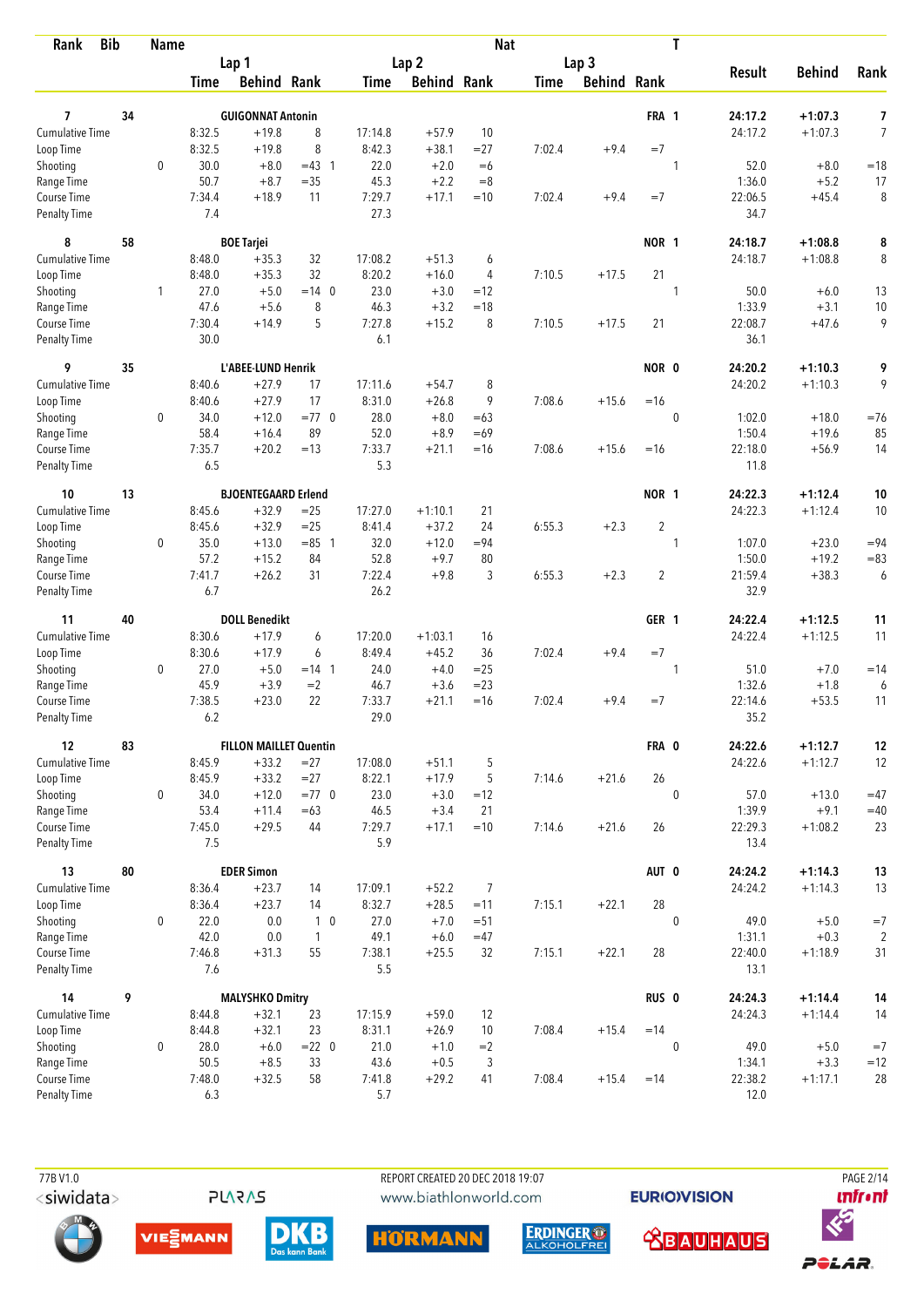| <b>Bib</b><br>Rank                 |     | <b>Name</b>  |               |                       |             |                |                    | <b>Nat</b>     |             |                    |                  | T           |                   |                    |              |
|------------------------------------|-----|--------------|---------------|-----------------------|-------------|----------------|--------------------|----------------|-------------|--------------------|------------------|-------------|-------------------|--------------------|--------------|
|                                    |     |              |               | Lap 1                 |             |                | Lap <sub>2</sub>   |                |             | Lap <sub>3</sub>   |                  |             |                   |                    |              |
|                                    |     |              | Time          | <b>Behind Rank</b>    |             | Time           | <b>Behind Rank</b> |                | <b>Time</b> | <b>Behind Rank</b> |                  |             | <b>Result</b>     | <b>Behind</b>      | Rank         |
| 15                                 | 101 |              |               | <b>DALE Johannes</b>  |             |                |                    |                |             |                    | NOR 0            |             | 24:28.3           | $+1:18.4$          | 15           |
| <b>Cumulative Time</b>             |     |              | 8:41.0        | $+28.3$               | 18          | 17:17.3        | $+1:00.4$          | 13             |             |                    |                  |             | 24:28.3           | $+1:18.4$          | 15           |
| Loop Time                          |     |              | 8:41.0        | $+28.3$               | 18          | 8:36.3         | $+32.1$            | $=16$          | 7:11.0      | $+18.0$            | $=22$            |             |                   |                    |              |
| Shooting                           |     | $\mathbf 0$  | 33.0          | $+11.0$               | $=72$ 0     | 29.0           | $+9.0$             | $=72$          |             |                    |                  | $\mathbf 0$ | 1:02.0            | $+18.0$            | $=76$        |
| Range Time                         |     |              | 55.4          | $+13.4$               | 76          | 52.9           | $+9.8$             | $= 81$         |             |                    |                  |             | 1:48.3            | $+17.5$            | 82           |
| Course Time                        |     |              | 7:37.9        | $+22.4$               | $=20$       | 7:37.2         | $+24.6$            | $= 27$         | 7:11.0      | $+18.0$            | $=22$            |             | 22:26.1           | $+1:05.0$          | 21           |
| <b>Penalty Time</b>                |     |              | 7.7           |                       |             | 6.2            |                    |                |             |                    |                  |             | 13.9              |                    |              |
| 16                                 | 16  |              |               | <b>FAK Jakov</b>      |             |                |                    |                |             |                    | SLO 1            |             | 24:33.4           | $+1:23.5$          | 16           |
| <b>Cumulative Time</b>             |     |              | 8:53.8        | $+41.1$               | 37          | 17:23.6        | $+1:06.7$          | 18             |             |                    |                  |             | 24:33.4           | $+1:23.5$          | 16           |
| Loop Time                          |     |              | 8:53.8        | $+41.1$               | 37          | 8:29.8         | $+25.6$            | 8              | 7:09.8      | $+16.8$            | 20               |             |                   |                    |              |
| Shooting                           |     | 1            | 28.0          | $+6.0$                | $= 22 \ 0$  | 23.0           | $+3.0$             | $=12$          |             |                    |                  | 1           | 51.0              | $+7.0$             | $=14$        |
| Range Time                         |     |              | 49.9          | $+7.9$                | $= 27$      | 47.0           | $+3.9$             | $= 27$         |             |                    |                  |             | 1:36.9            | $+6.1$             | 21           |
| Course Time                        |     |              | 7:35.9        | $+20.4$               | 17          | 7:37.0         | $+24.4$            | 26             | 7:09.8      | $+16.8$            | 20               |             | 22:22.7           | $+1:01.6$          | 18           |
| <b>Penalty Time</b>                |     |              | 28.0          |                       |             | 5.8            |                    |                |             |                    |                  |             | 33.8              |                    |              |
| 17                                 | 21  |              |               | <b>PEIFFER Arnd</b>   |             |                |                    |                |             |                    | GER 1            |             | 24:34.0           | $+1:24.1$          | 17           |
| <b>Cumulative Time</b>             |     |              | 8:34.4        | $+21.7$               | 9           | 17:28.3        | $+1:11.4$          | 22             |             |                    |                  |             | 24:34.0           | $+1:24.1$          | 17           |
| Loop Time                          |     |              | 8:34.4        | $+21.7$               | 9           | 8:53.9         | $+49.7$            | $=41$          | 7:05.7      | $+12.7$            | $=11$            |             |                   |                    |              |
| Shooting                           |     | 0            | 32.0          | $+10.0$               | $=67$ 1     | 30.0           | $+10.0$            | $= 82$         |             |                    |                  | 1           | 1:02.0            | $+18.0$            | $=76$        |
| Range Time                         |     |              | 52.6          | $+10.6$<br>$+20.3$    | 55<br>$=15$ | 51.9           | $+8.8$             | $=67$<br>18    |             | $+12.7$            |                  |             | 1:44.5            | $+13.7$<br>$+54.5$ | 67           |
| Course Time<br><b>Penalty Time</b> |     |              | 7:35.8<br>6.0 |                       |             | 7:34.1<br>27.9 | $+21.5$            |                | 7:05.7      |                    | $=11$            |             | 22:15.6<br>33.9   |                    | 12           |
| 18                                 | 25  |              |               | <b>ELISEEV Matvey</b> |             |                |                    |                |             |                    | RUS <sub>1</sub> |             | 24:34.1           | $+1:24.2$          | 18           |
| Cumulative Time                    |     |              | 8:28.5        | $+15.8$               | 4           | 17:15.2        | $+58.3$            | 11             |             |                    |                  |             | 24:34.1           | $+1:24.2$          | 18           |
| Loop Time                          |     |              | 8:28.5        | $+15.8$               | 4           | 8:46.7         | $+42.5$            | $=32$          | 7:18.9      | $+25.9$            | 36               |             |                   |                    |              |
| Shooting                           |     | 0            | 28.0          | $+6.0$                | $= 22$ 1    | 26.0           | $+6.0$             | $=42$          |             |                    |                  | 1           | 54.0              | $+10.0$            | $= 31$       |
| Range Time                         |     |              | 48.8          | $+6.8$                | 19          | 47.6           | $+4.5$             | $= 34$         |             |                    |                  |             | 1:36.4            | $+5.6$             | 19           |
| Course Time                        |     |              | 7:33.8        | $+18.3$               | 9           | 7:30.8         | $+18.2$            | 13             | 7:18.9      | $+25.9$            | 36               |             | 22:23.5           | $+1:02.4$          | 19           |
| <b>Penalty Time</b>                |     |              | 5.9           |                       |             | 28.3           |                    |                |             |                    |                  |             | 34.2              |                    |              |
| 19                                 | 59  |              |               | PIDRUCHNYI Dmytro     |             |                |                    |                |             |                    | UKR 0            |             | 24:35.5           | $+1:25.6$          | 19           |
| Cumulative Time                    |     |              | 8:44.0        | $+31.3$               | 22          | 17:20.1        | $+1:03.2$          | 17             |             |                    |                  |             | 24:35.5           | $+1:25.6$          | 19           |
| Loop Time                          |     |              | 8:44.0        | $+31.3$               | 22          | 8:36.1         | $+31.9$            | 15             | 7:15.4      | $+22.4$            | 29               |             |                   |                    |              |
| Shooting                           |     | 0            | 30.0          | $+8.0$                | $=43$ 0     | 22.0           | $+2.0$             | $=6$           |             |                    |                  | $\mathbf 0$ | 52.0              | $+8.0$             | $=18$        |
| Range Time                         |     |              | 53.1          | $+11.1$               | $=61$       | 46.3           | $+3.2$             | $=18$          |             |                    |                  |             | 1:39.4            | $+8.6$             | 37           |
| Course Time                        |     |              | 7:44.6        | $+29.1$               | $=41$       | 7:43.7         | $+31.1$            | 50             | 7:15.4      | $+22.4$            | 29               |             | 22:43.7           | $+1:22.6$          | 36           |
| <b>Penalty Time</b>                |     |              | 6.3           |                       |             | 6.1            |                    |                |             |                    |                  |             | 12.4              |                    |              |
| 20                                 | 20  |              |               | <b>KRCMAR Michal</b>  |             |                |                    |                |             |                    | CZE 1            |             | 24:41.7           | $+1:31.8$          | 20           |
| <b>Cumulative Time</b>             |     |              | 9:10.1        | $+57.4$               | 60          | 17:37.2        | $+1:20.3$          | 29             |             |                    |                  |             | 24:41.7           | $+1:31.8$          | 20           |
| Loop Time                          |     |              | 9:10.1        | $+57.4$               | 60          | 8:27.1         | $+22.9$            | $\overline{7}$ | 7:04.5      | $+11.5$            | 9                |             |                   |                    |              |
| Shooting<br>Range Time             |     | $\mathbf{1}$ | 37.0<br>58.9  | $+15.0$               | $= 96$ 0    | 28.0           | $+8.0$             | $=63$          |             |                    |                  | 1           | 1:05.0            | $+21.0$            | $= 88$       |
| Course Time                        |     |              | 7:44.4        | $+16.9$<br>$+28.9$    | 93<br>40    | 51.1<br>7:30.7 | $+8.0$<br>$+18.1$  | 63<br>12       | 7:04.5      | $+11.5$            | 9                |             | 1:50.0<br>22:19.6 | $+19.2$<br>$+58.5$ | $= 83$<br>16 |
| Penalty Time                       |     |              | 26.8          |                       |             | 5.3            |                    |                |             |                    |                  |             | 32.1              |                    |              |
| 20                                 | 36  |              |               | <b>GOW Christian</b>  |             |                |                    |                |             |                    | CAN 0            |             | 24:41.7           | $+1:31.8$          | 20           |
| <b>Cumulative Time</b>             |     |              | 8:41.6        | $+28.9$               | 19          | 17:17.9        | $+1:01.0$          | 14             |             |                    |                  |             | 24:41.7           | $+1:31.8$          | 20           |
| Loop Time                          |     |              | 8:41.6        | $+28.9$               | 19          | 8:36.3         | $+32.1$            | $=16$          | 7:23.8      | $+30.8$            | 46               |             |                   |                    |              |
| Shooting                           |     | 0            | 25.0          | $+3.0$                | $=4$ 0      | 24.0           | $+4.0$             | $=25$          |             |                    |                  | $\mathbf 0$ | 49.0              | $+5.0$             | $=7$         |
| Range Time                         |     |              | 45.9          | $+3.9$                | $=2$        | 46.6           | $+3.5$             | 22             |             |                    |                  |             | 1:32.5            | $+1.7$             | 5            |
| Course Time                        |     |              | 7:49.3        | $+33.8$               | 60          | 7:43.6         | $+31.0$            | 49             | 7:23.8      | $+30.8$            | 46               |             | 22:56.7           | $+1:35.6$          | 51           |
| Penalty Time                       |     |              | 6.4           |                       |             | 6.1            |                    |                |             |                    |                  |             | 12.5              |                    |              |
| 22                                 | 61  |              |               | <b>KUEHN Johannes</b> |             |                |                    |                |             |                    | GER 1            |             | 24:43.6           | $+1:33.7$          | 22           |
| <b>Cumulative Time</b>             |     |              | 8:43.2        | $+30.5$               | 20          | 17:37.1        | $+1:20.2$          | 28             |             |                    |                  |             | 24:43.6           | $+1:33.7$          | 22           |
| Loop Time                          |     |              | 8:43.2        | $+30.5$               | 20          | 8:53.9         | $+49.7$            | $=41$          | 7:06.5      | $+13.5$            | 13               |             |                   |                    |              |
| Shooting                           |     | 0            | 33.0          | $+11.0$               | $= 72$ 1    | 31.0           | $+11.0$            | $= 88$         |             |                    |                  | 1           | 1:04.0            | $+20.0$            | $= 85$       |
| Range Time                         |     |              | 53.0          | $+11.0$               | 60          | 53.2           | $+10.1$            | 87             |             |                    |                  |             | 1:46.2            | $+15.4$            | 72           |
| Course Time                        |     |              | 7:43.8        | $+28.3$               | 39          | 7:35.1         | $+22.5$            | $= 22$         | 7:06.5      | $+13.5$            | 13               |             | 22:25.4           | $+1:04.3$          | 20           |
| Penalty Time                       |     |              | 6.4           |                       |             | 25.6           |                    |                |             |                    |                  |             | 32.0              |                    |              |



REPORT CREATED 20 DEC 2018 19:07 www.biathlonworld.com

HÖRMANN



**EURIOVISION** 

**<u> XBAUHAUS</u>** 

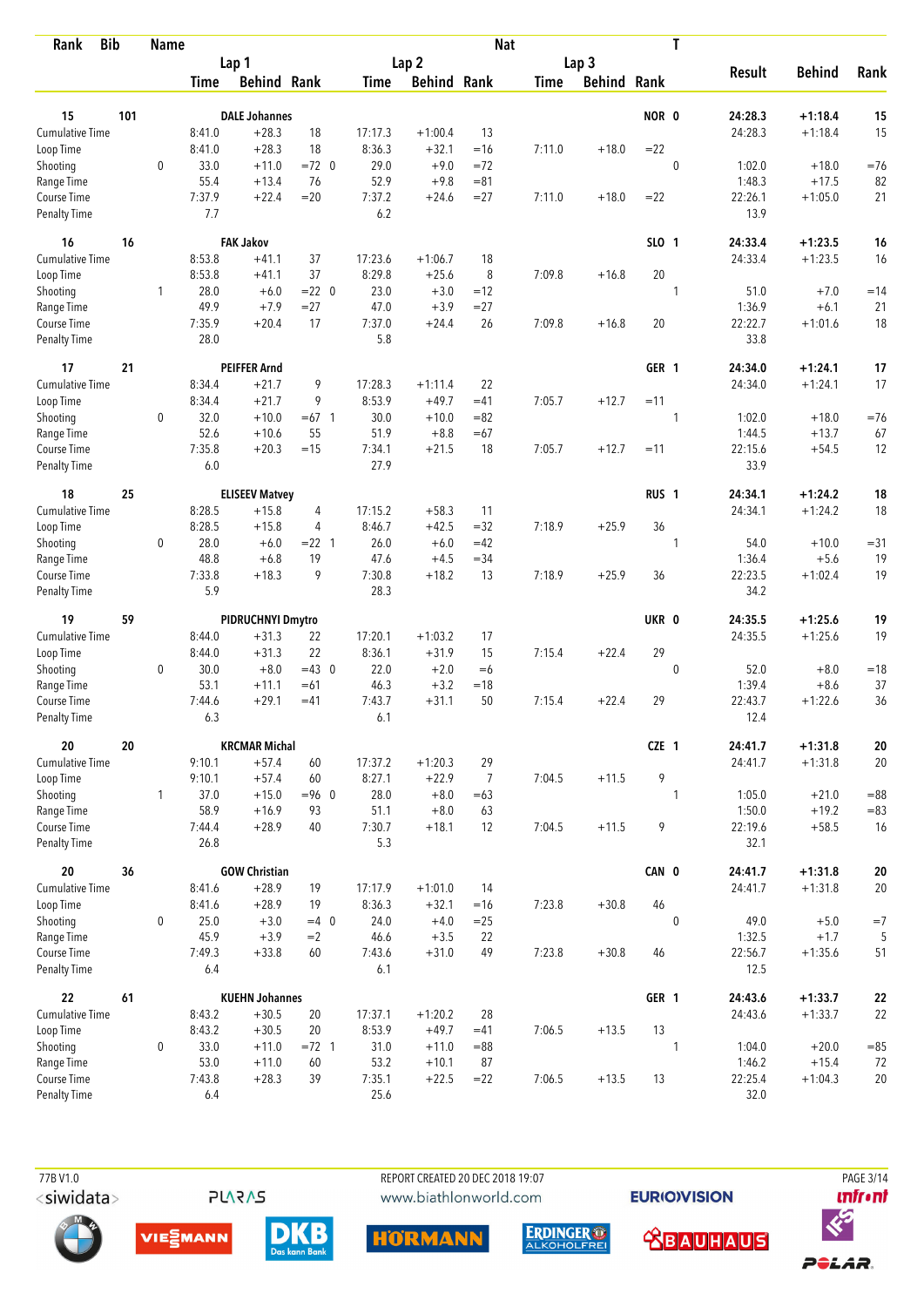| <b>Bib</b><br>Rank                 |     | <b>Name</b>  |                  |                           |                |         |                    | <b>Nat</b>     |             |                    |                  | T              |                 |               |          |
|------------------------------------|-----|--------------|------------------|---------------------------|----------------|---------|--------------------|----------------|-------------|--------------------|------------------|----------------|-----------------|---------------|----------|
|                                    |     |              |                  | Lap 1                     |                |         | Lap <sub>2</sub>   |                |             | Lap <sub>3</sub>   |                  |                |                 |               |          |
|                                    |     |              | <b>Time</b>      | <b>Behind Rank</b>        |                | Time    | <b>Behind Rank</b> |                | <b>Time</b> | <b>Behind Rank</b> |                  |                | <b>Result</b>   | <b>Behind</b> | Rank     |
| 23                                 | 43  |              |                  | <b>MORAVEC Ondrej</b>     |                |         |                    |                |             |                    | CZE 1            |                | 24:44.3         | $+1:34.4$     | 23       |
| Cumulative Time                    |     |              |                  | $+43.0$                   | 40             | 17:28.4 | $+1:11.5$          | 23             |             |                    |                  |                | 24:44.3         | $+1:34.4$     | 23       |
|                                    |     |              | 8:55.7<br>8:55.7 | $+43.0$                   | 40             | 8:32.7  | $+28.5$            | $=11$          | 7:15.9      | $+22.9$            | 30               |                |                 |               |          |
| Loop Time                          |     |              | 30.0             | $+8.0$                    | $=43$ 0        | 24.0    | $+4.0$             | $=25$          |             |                    |                  |                | 54.0            | $+10.0$       |          |
| Shooting                           |     | 1            | 52.1             |                           |                | 46.7    |                    | $= 23$         |             |                    |                  | 1              | 1:38.8          | $+8.0$        | $= 31$   |
| Range Time                         |     |              |                  | $+10.1$<br>$+19.6$        | $=47$<br>12    | 7:40.4  | $+3.6$<br>$+27.8$  | 37             |             |                    | 30               |                |                 | $+1:10.3$     | 32<br>25 |
| Course Time<br><b>Penalty Time</b> |     |              | 7:35.1<br>28.5   |                           |                | 5.6     |                    |                | 7:15.9      | $+22.9$            |                  |                | 22:31.4<br>34.1 |               |          |
| 24                                 | 91  |              |                  | <b>REES Roman</b>         |                |         |                    |                |             |                    | GER 0            |                | 24:45.0         | $+1:35.1$     | 24       |
| Cumulative Time                    |     |              | 8:45.6           | $+32.9$                   | $=25$          | 17:24.7 | $+1:07.8$          | 20             |             |                    |                  |                | 24:45.0         | $+1:35.1$     | 24       |
| Loop Time                          |     |              | 8:45.6           | $+32.9$                   | $=25$          | 8:39.1  | $+34.9$            | 20             | 7:20.3      | $+27.3$            | 39               |                |                 |               |          |
| Shooting                           |     | 0            | 31.0             | $+9.0$                    | $= 570$        | 27.0    | $+7.0$             | $= 51$         |             |                    |                  | $\mathbf 0$    | 58.0            | $+14.0$       | $=$ 56   |
| Range Time                         |     |              | 53.4             | $+11.4$                   | $=63$          | 50.0    | $+6.9$             | $=$ 56         |             |                    |                  |                | 1:43.4          | $+12.6$       | 60       |
| Course Time                        |     |              | 7:45.6           | $+30.1$                   | $=45$          | 7:43.5  | $+30.9$            | 48             | 7:20.3      | $+27.3$            | 39               |                | 22:49.4         | $+1:28.3$     | 40       |
| <b>Penalty Time</b>                |     |              | 6.6              |                           |                | 5.6     |                    |                |             |                    |                  |                | 12.2            |               |          |
| 25                                 | 56  |              |                  | <b>ERMITS Kalev</b>       |                |         |                    |                |             |                    | EST <sub>1</sub> |                | 24:53.0         | $+1:43.1$     | 25       |
| <b>Cumulative Time</b>             |     |              | 8:35.9           | $+23.2$                   | 12             | 17:34.6 | $+1:17.7$          | 25             |             |                    |                  |                | 24:53.0         | $+1:43.1$     | 25       |
| Loop Time                          |     |              | 8:35.9           | $+23.2$                   | 12             | 8:58.7  | $+54.5$            | 49             | 7:18.4      | $+25.4$            | 35               |                |                 |               |          |
| Shooting                           |     | $\mathbf 0$  | 25.0             | $+3.0$                    | $=4$ 1         | 23.0    | $+3.0$             | $=12$          |             |                    |                  | 1              | 48.0            | $+4.0$        | $=$ 5    |
| Range Time                         |     |              | 47.5             | $+5.5$                    | $\overline{7}$ | 44.8    | $+1.7$             | $=$ 5          |             |                    |                  |                | 1:32.3          | $+1.5$        | 4        |
| Course Time                        |     |              | 7:42.2           | $+26.7$                   | 36             | 7:45.5  | $+32.9$            | $=55$          | 7:18.4      | $+25.4$            | 35               |                | 22:46.1         | $+1:25.0$     | 39       |
| <b>Penalty Time</b>                |     |              | 6.2              |                           |                | 28.4    |                    |                |             |                    |                  |                | 34.6            |               |          |
| 26                                 | 10  |              |                  | <b>YEREMIN Roman</b>      |                |         |                    |                |             |                    | KAZ <sub>2</sub> |                | 24:55.9         | $+1:46.0$     | 26       |
| Cumulative Time                    |     |              | 9:00.6           | $+47.9$                   | 47             | 17:47.3 | $+1:30.4$          | 34             |             |                    |                  |                | 24:55.9         | $+1:46.0$     | 26       |
| Loop Time                          |     |              | 9:00.6           | $+47.9$                   | 47             | 8:46.7  | $+42.5$            | $=32$          | 7:08.6      | $+15.6$            | $=16$            |                |                 |               |          |
| Shooting                           |     | $\mathbf{1}$ | 34.0             | $+12.0$                   | $= 77.1$       | 27.0    | $+7.0$             | $= 51$         |             |                    |                  | $\overline{2}$ | 1:01.0          | $+17.0$       | $= 71$   |
| Range Time                         |     |              | 56.4             | $+14.4$                   | 80             | 50.9    | $+7.8$             | 62             |             |                    |                  |                | 1:47.3          | $+16.5$       | 79       |
| Course Time                        |     |              | 7:36.5           | $+21.0$                   | 18             | 7:27.5  | $+14.9$            | $\overline{7}$ | 7:08.6      | $+15.6$            | $=16$            |                | 22:12.6         | $+51.5$       | 10       |
| <b>Penalty Time</b>                |     |              | 27.7             |                           |                | 28.3    |                    |                |             |                    |                  |                | 56.0            |               |          |
| 27                                 | 47  |              |                  | <b>ILIEV Vladimir</b>     |                |         |                    |                |             |                    | BUL 1            |                | 24:58.0         | $+1:48.1$     | 27       |
| <b>Cumulative Time</b>             |     |              | 8:46.4           | $+33.7$                   | 31             | 17:44.3 | $+1:27.4$          | 33             |             |                    |                  |                | 24:58.0         | $+1:48.1$     | 27       |
| Loop Time                          |     |              | 8:46.4           | $+33.7$                   | 31             | 8:57.9  | $+53.7$            | 47             | 7:13.7      | $+20.7$            | 25               |                |                 |               |          |
| Shooting                           |     | 0            | 31.0             | $+9.0$                    | $= 57$ 1       | 28.0    | $+8.0$             | $=63$          |             |                    |                  | 1              | 59.0            | $+15.0$       | $=63$    |
| Range Time                         |     |              | 53.5             | $+11.5$                   | 67             | 50.0    | $+6.9$             | $=$ 56         |             |                    |                  |                | 1:43.5          | $+12.7$       | 61       |
| Course Time                        |     |              | 7:46.3           | $+30.8$                   | 52             | 7:40.1  | $+27.5$            | 35             | 7:13.7      | $+20.7$            | 25               |                | 22:40.1         | $+1:19.0$     | 32       |
| <b>Penalty Time</b>                |     |              | 6.6              |                           |                | 27.8    |                    |                |             |                    |                  |                | 34.4            |               |          |
| 27                                 | 105 |              |                  | <b>MONTELLO Giuseppe</b>  |                |         |                    |                |             |                    | ITA 0            |                | 24:58.0         | $+1:48.1$     | 27       |
| Cumulative Time                    |     |              | 8:43.4           | $+30.7$                   | 21             | 17:24.2 | $+1:07.3$          | 19             |             |                    |                  |                | 24:58.0         | $+1:48.1$     | 27       |
| Loop Time                          |     |              | 8:43.4           | $+30.7$                   | 21             | 8:40.8  | $+36.6$            | 23             | 7:33.8      | $+40.8$            | 73               |                |                 |               |          |
| Shooting                           |     | 0            | 28.0             | $+6.0$                    | $= 22 \ 0$     | 25.0    | $+5.0$             | $= 35$         |             |                    |                  | $\mathbf 0$    | 53.0            | $+9.0$        | $= 24$   |
| Range Time                         |     |              | 49.6             | $+7.6$                    | $= 24$         | 46.9    | $+3.8$             | $= 25$         |             |                    |                  |                | 1:36.5          | $+5.7$        | 20       |
| Course Time                        |     |              | 7:47.4           | $+31.9$                   | 56             | 7:48.4  | $+35.8$            | 63             | 7:33.8      | $+40.8$            | 73               |                | 23:09.6         | $+1:48.5$     | 61       |
| Penalty Time                       |     |              | 6.4              |                           |                | 5.5     |                    |                |             |                    |                  |                | 11.9            |               |          |
| 29                                 | 42  |              |                  | <b>SCHEMPP Simon</b>      |                |         |                    |                |             |                    | GER 1            |                | 25:02.2         | $+1:52.3$     | 29       |
| <b>Cumulative Time</b>             |     |              | 8:38.3           | $+25.6$                   | 16             | 17:35.4 | $+1:18.5$          | 26             |             |                    |                  |                | 25:02.2         | $+1:52.3$     | 29       |
| Loop Time                          |     |              | 8:38.3           | $+25.6$                   | 16             | 8:57.1  | $+52.9$            | 46             | 7:26.8      | $+33.8$            | 57               |                |                 |               |          |
| Shooting                           |     | 0            | 31.0             | $+9.0$                    | $= 57.1$       | 28.0    | $+8.0$             | $=63$          |             |                    |                  | 1              | 59.0            | $+15.0$       | $=63$    |
| Range Time                         |     |              | 51.8             | $+9.8$                    | 45             | 52.3    | $+9.2$             | 74             |             |                    |                  |                | 1:44.1          | $+13.3$       | 63       |
| Course Time                        |     |              | 7:40.1           | $+24.6$                   | 24             | 7:36.0  | $+23.4$            | 25             | 7:26.8      | $+33.8$            | 57               |                | 22:42.9         | $+1:21.8$     | 34       |
| Penalty Time                       |     |              | 6.4              |                           |                | 28.8    |                    |                |             |                    |                  |                | 35.2            |               |          |
| 30                                 | 11  |              |                  | <b>GARANICHEV Evgeniy</b> |                |         |                    |                |             |                    | RUS <sub>2</sub> |                | 25:03.3         | $+1:53.4$     | $30\,$   |
| <b>Cumulative Time</b>             |     |              | 8:37.2           | $+24.5$                   | 15             | 17:48.4 | $+1:31.5$          | 35             |             |                    |                  |                | 25:03.3         | $+1:53.4$     | $30\,$   |
| Loop Time                          |     |              | 8:37.2           | $+24.5$                   | 15             | 9:11.2  | $+1:07.0$          | 61             | 7:14.9      | $+21.9$            | 27               |                |                 |               |          |
| Shooting                           |     | $\mathbf 0$  | 26.0             | $+4.0$                    | $=7$ 2         | 23.0    | $+3.0$             | $=12$          |             |                    |                  | $\overline{2}$ | 49.0            | $+5.0$        | $=7$     |
| Range Time                         |     |              | 48.2             | $+6.2$                    | 15             | 45.9    | $+2.8$             | $=13$          |             |                    |                  |                | 1:34.1          | $+3.3$        | $=12$    |
| Course Time                        |     |              | 7:42.5           | $+27.0$                   | 37             | 7:33.4  | $+20.8$            | 15             | 7:14.9      | $+21.9$            | 27               |                | 22:30.8         | $+1:09.7$     | 24       |
| Penalty Time                       |     |              | 6.5              |                           |                | 51.9    |                    |                |             |                    |                  |                | 58.4            |               |          |

**PLARAS** 

REPORT CREATED 20 DEC 2018 19:07 www.biathlonworld.com

**EURIOVISION** 

PAGE 4/14 *<u><u>Infront</u>*</u>











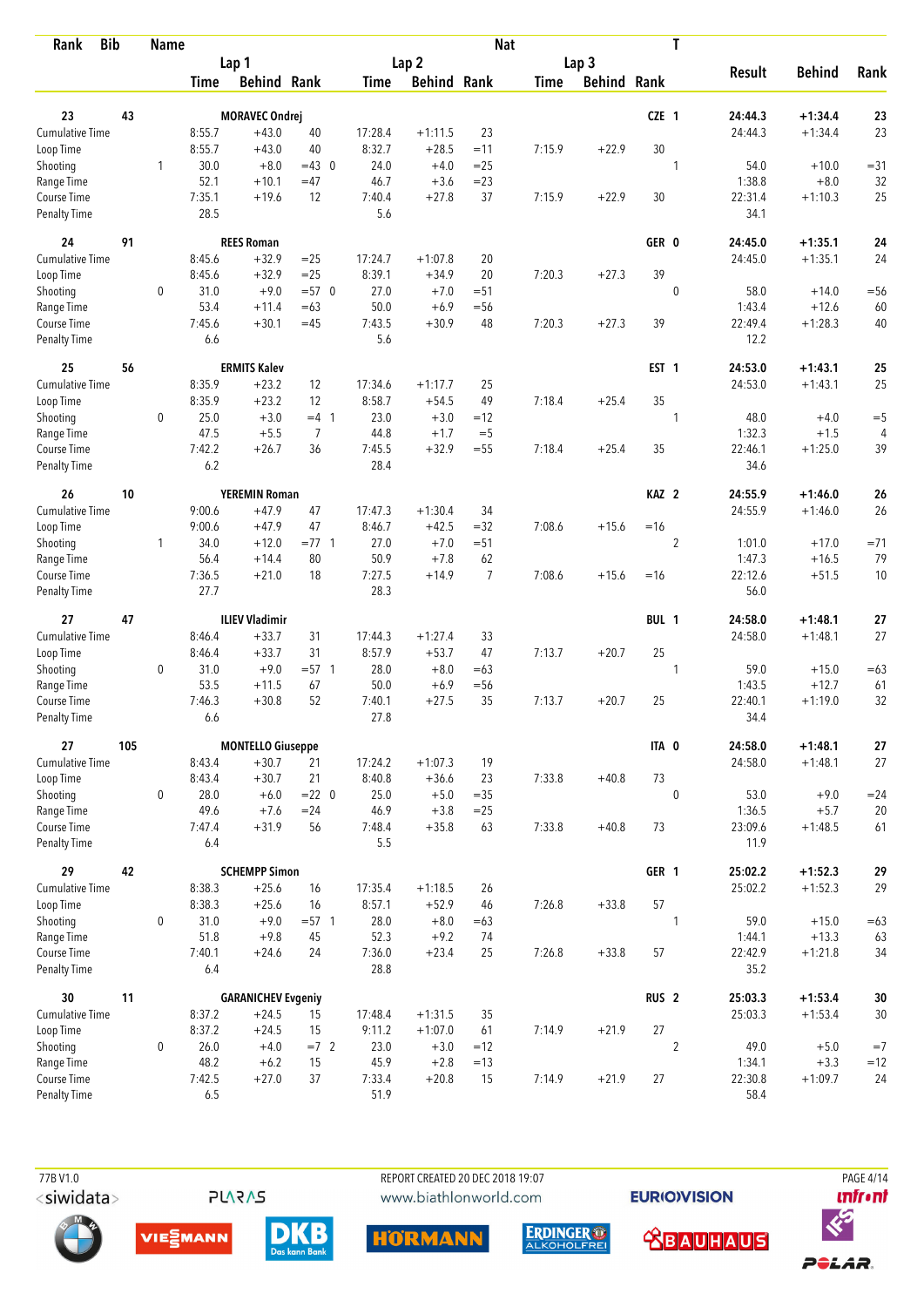| Rank                               | <b>Bib</b> | <b>Name</b>  |                |                                    |                |                |                    | <b>Nat</b>           |        |                    |                  | T              |                   |                      |         |
|------------------------------------|------------|--------------|----------------|------------------------------------|----------------|----------------|--------------------|----------------------|--------|--------------------|------------------|----------------|-------------------|----------------------|---------|
|                                    |            |              |                | Lap 1                              |                |                | Lap <sub>2</sub>   |                      |        | Lap <sub>3</sub>   |                  |                |                   |                      |         |
|                                    |            |              | Time           | <b>Behind Rank</b>                 |                | Time           | <b>Behind Rank</b> |                      | Time   | <b>Behind Rank</b> |                  |                | <b>Result</b>     | <b>Behind</b>        | Rank    |
| 31                                 | 7          |              |                | <b>NELIN Jesper</b>                |                |                |                    |                      |        |                    | SWE <sub>2</sub> |                | 25:05.0           | $+1:55.1$            | 31      |
| Cumulative Time                    |            |              | 9:04.2         | $+51.5$                            | $= 53$         | 17:56.6        | $+1:39.7$          | 41                   |        |                    |                  |                | 25:05.0           | $+1:55.1$            | 31      |
| Loop Time                          |            |              | 9:04.2         | $+51.5$                            | $= 53$         | 8:52.4         | $+48.2$            | 39                   | 7:08.4 | $+15.4$            | $=14$            |                |                   |                      |         |
| Shooting                           |            | 1            | 31.0           | $+9.0$                             | $= 57.1$       | 26.0           | $+6.0$             | $=42$                |        |                    |                  | $\sqrt{2}$     | 57.0              | $+13.0$              | $=47$   |
| Range Time                         |            |              | 52.1           | $+10.1$                            | $=47$          | 48.8           | $+5.7$             | $=44$                |        |                    |                  |                | 1:40.9            | $+10.1$              | 48      |
| Course Time                        |            |              | 7:42.1         | $+26.6$                            | $= 33$         | 7:35.8         | $+23.2$            | 24                   | 7:08.4 | $+15.4$            | $=14$            |                | 22:26.3           | $+1:05.2$            | 22      |
| <b>Penalty Time</b>                |            |              | 30.0           |                                    |                | 27.8           |                    |                      |        |                    |                  |                | 57.8              |                      |         |
| 32                                 | 37         |              |                | <b>CHRISTIANSEN Vetle Sjaastad</b> |                |                |                    |                      |        |                    | NOR 1            |                | 25:06.5           | $+1:56.6$            | 32      |
| <b>Cumulative Time</b>             |            |              | 8:36.0         | $+23.3$                            | 13             | 17:36.8        | $+1:19.9$          | 27                   |        |                    |                  |                | 25:06.5           | $+1:56.6$            | 32      |
| Loop Time                          |            |              | 8:36.0         | $+23.3$                            | 13             | 9:00.8         | $+56.6$            | 52                   | 7:29.7 | $+36.7$            | 64               |                |                   |                      |         |
| Shooting                           |            | 0            | 28.0           | $+6.0$                             | $= 22$ 1       | 26.0           | $+6.0$             | $=42$                |        |                    |                  | 1              | 54.0              | $+10.0$              | $= 31$  |
| Range Time                         |            |              | 48.3           | $+6.3$                             | $=16$          | 49.5           | $+6.4$             | $= 51$               |        |                    |                  |                | 1:37.8            | $+7.0$               | 25      |
| Course Time                        |            |              | 7:40.6         | $+25.1$                            | 27             | 7:43.4         | $+30.8$            | 47                   | 7:29.7 | $+36.7$            | 64               |                | 22:53.7           | $+1:32.6$            | 46      |
| Penalty Time                       |            |              | 7.1            |                                    |                | 27.9           |                    |                      |        |                    |                  |                | 35.0              |                      |         |
| 33                                 | 94         |              |                | <b>BURNOTTE Jules</b>              |                |                |                    |                      |        |                    | CAN 1            |                | 25:07.7           | $+1:57.8$            | 33      |
| <b>Cumulative Time</b>             |            |              | 8:32.3         | $+19.6$                            | 7              | 17:31.3        | $+1:14.4$          | 24                   |        |                    |                  |                | 25:07.7           | $+1:57.8$            | 33      |
| Loop Time                          |            |              | 8:32.3         | $+19.6$                            | $\overline{7}$ | 8:59.0         | $+54.8$            | 50                   | 7:36.4 | $+43.4$            | $=75$            |                |                   |                      |         |
| Shooting                           |            | $\mathbf 0$  | 32.0           | $+10.0$                            | $=67$ 1        | 30.0           | $+10.0$            | $= 82$               |        |                    |                  | 1              | 1:02.0            | $+18.0$              | $=76$   |
| Range Time                         |            |              | 54.0           | $+12.0$                            | $=69$          | 52.6           | $+9.5$             | $= 77$<br>$= 27$     |        |                    |                  |                | 1:46.6            | $+15.8$<br>$+1:24.9$ | $=73$   |
| Course Time<br><b>Penalty Time</b> |            |              | 7:32.4<br>5.9  | $+16.9$                            | 6              | 7:37.2<br>29.2 | $+24.6$            |                      | 7:36.4 | $+43.4$            | $=75$            |                | 22:46.0<br>35.1   |                      | 38      |
| 34                                 | 44         |              |                | <b>PRYMA Artem</b>                 |                |                |                    |                      |        |                    | UKR 1            |                | 25:10.1           | $+2:00.2$            | 34      |
| Cumulative Time                    |            |              | 9:21.2         | $+1:08.5$                          | $=76$          | 17:54.1        | $+1:37.2$          | 40                   |        |                    |                  |                | 25:10.1           | $+2:00.2$            | 34      |
| Loop Time                          |            |              | 9:21.2         | $+1:08.5$                          | $=76$          | 8:32.9         | $+28.7$            | 13                   | 7:16.0 | $+23.0$            | $= 31$           |                |                   |                      |         |
| Shooting                           |            | $\mathbf{1}$ | 28.0           | $+6.0$                             | $= 22 \ 0$     | 24.0           | $+4.0$             | $=25$                |        |                    |                  | 1              | 52.0              | $+8.0$               | $=18$   |
| Range Time                         |            |              | 51.4           | $+9.4$                             | 42             | 47.1           | $+4.0$             | $=29$                |        |                    |                  |                | 1:38.5            | $+7.7$               | 31      |
| Course Time                        |            |              | 7:59.4         | $+43.9$                            | 82             | 7:40.2         | $+27.6$            | 36                   | 7:16.0 | $+23.0$            | $= 31$           |                | 22:55.6           | $+1:34.5$            | 49      |
| <b>Penalty Time</b>                |            |              | 30.4           |                                    |                | 5.6            |                    |                      |        |                    |                  |                | 36.0              |                      |         |
| 35                                 | 14         |              |                | <b>SEMENOV Sergii</b>              |                |                |                    |                      |        |                    | UKR 0            |                | 25:11.3           | $+2:01.4$            | 35      |
| Cumulative Time                    |            |              | 8:55.9         | $+43.2$                            | $=41$          | 17:41.1        | $+1:24.2$          | $= 31$               |        |                    |                  |                | 25:11.3           | $+2:01.4$            | 35      |
| Loop Time                          |            |              | 8:55.9         | $+43.2$                            | $=41$          | 8:45.2         | $+41.0$            | 30                   | 7:30.2 | $+37.2$            | 65               |                |                   |                      |         |
| Shooting                           |            | $\mathbf 0$  | 34.0           | $+12.0$                            | $=77$ 0        | 27.0           | $+7.0$             | $= 51$               |        |                    |                  | $\mathbf 0$    | 1:01.0            | $+17.0$              | $= 71$  |
| Range Time                         |            |              | 55.1           | $+13.1$                            | $= 72$         | 48.8           | $+5.7$             | $=44$                |        |                    |                  |                | 1:43.9            | $+13.1$              | 62      |
| Course Time                        |            |              | 7:54.2         | $+38.7$                            | 70             | 7:50.6         | $+38.0$            | 69                   | 7:30.2 | $+37.2$            | 65               |                | 23:15.0           | $+1:53.9$            | 68      |
| <b>Penalty Time</b>                |            |              | 6.6            |                                    |                | 5.8            |                    |                      |        |                    |                  |                | 12.4              |                      |         |
| 36                                 | 22         |              |                | <b>CLAUDE Florent</b>              |                |                |                    |                      |        |                    | BEL 1            |                | 25:13.7           | $+2:03.8$            | 36      |
| <b>Cumulative Time</b>             |            |              | 9:07.9         | $+55.2$                            | 59             | 17:49.7        | $+1:32.8$          | 37                   |        |                    |                  |                | 25:13.7           | $+2:03.8$            | 36      |
| Loop Time                          |            |              | 9:07.9         | $+55.2$                            | 59             | 8:41.8         | $+37.6$            | 25                   | 7:24.0 | $+31.0$            | 48               |                |                   |                      |         |
| Shooting                           |            | $\mathbf{1}$ | 35.0           | $+13.0$                            | $= 85$ 0       | 23.0           | $+3.0$             | $=12$                |        |                    |                  | 1              | 58.0              | $+14.0$              | $= 56$  |
| Range Time                         |            |              | 57.3           | $+15.3$                            | 85             | 45.8           | $+2.7$             | $=11$                |        |                    |                  |                | 1:43.1            | $+12.3$              | 59      |
| Course Time<br>Penalty Time        |            |              | 7:42.1<br>28.5 | $+26.6$                            | $= 33$         | 7:50.5<br>5.5  | $+37.9$            | 68                   | 7:24.0 | $+31.0$            | 48               |                | 22:56.6<br>34.0   | $+1:35.5$            | 50      |
| 37                                 | 38         |              |                | <b>ANEV Krasimir</b>               |                |                |                    |                      |        |                    | BUL 1            |                | 25:13.8           | $+2:03.9$            | 37      |
| <b>Cumulative Time</b>             |            |              | 9:01.5         | $+48.8$                            | 49             | 17:41.1        | $+1:24.2$          | $= 31$               |        |                    |                  |                | 25:13.8           | $+2:03.9$            | 37      |
| Loop Time                          |            |              | 9:01.5         | $+48.8$                            | 49             | 8:39.6         | $+35.4$            | 21                   | 7:32.7 | $+39.7$            | 71               |                |                   |                      |         |
| Shooting                           |            | $\mathbf{1}$ | 30.0           | $+8.0$                             | $=43$ 0        | 30.0           | $+10.0$            | $= 82$               |        |                    |                  | 1              | 1:00.0            | $+16.0$              | $=68$   |
| Range Time                         |            |              | 53.1           | $+11.1$                            | $=61$          | 53.9           | $+10.8$            | $= 88$               |        |                    |                  |                | 1:47.0            | $+16.2$              | 76      |
| Course Time                        |            |              | 7:40.3         | $+24.8$                            | 25             | 7:39.9         | $+27.3$            | 34                   | 7:32.7 | $+39.7$            | 71               |                | 22:52.9           | $+1:31.8$            | 45      |
| <b>Penalty Time</b>                |            |              | 28.1           |                                    |                | 5.8            |                    |                      |        |                    |                  |                | 33.9              |                      |         |
| 38                                 | 5          |              |                | <b>GOW Scott</b>                   |                |                |                    |                      |        |                    | CAN 2            |                | 25:14.6           | $+2:04.7$            | 38      |
| <b>Cumulative Time</b>             |            |              | 9:03.0         | $+50.3$                            | 52             | 17:57.1        | $+1:40.2$          | 43                   |        |                    |                  |                | 25:14.6           | $+2:04.7$            | 38      |
| Loop Time                          |            |              | 9:03.0         | $+50.3$                            | 52             | 8:54.1         | $+49.9$            | 43                   | 7:17.5 | $+24.5$            | 34               |                |                   |                      |         |
| Shooting                           |            | $\mathbf{1}$ | 25.0           | $+3.0$                             | $=4$ 1         | 23.0           | $+3.0$             | $=12$                |        |                    |                  | $\overline{2}$ | 48.0              | $+4.0$               | $= 5$   |
| Range Time<br>Course Time          |            |              | 48.0<br>7:46.1 | $+6.0$<br>$+30.6$                  | $=13$<br>51    | 45.1<br>7:41.0 | $+2.0$<br>$+28.4$  | $\overline{7}$<br>40 | 7:17.5 | $+24.5$            | 34               |                | 1:33.1<br>22:44.6 | $+2.3$<br>$+1:23.5$  | 8<br>37 |
| <b>Penalty Time</b>                |            |              | 28.9           |                                    |                | 28.0           |                    |                      |        |                    |                  |                | 56.9              |                      |         |
|                                    |            |              |                |                                    |                |                |                    |                      |        |                    |                  |                |                   |                      |         |

REPORT CREATED 20 DEC 2018 19:07 www.biathlonworld.com

**EURIOVISION** 

PAGE 5/14 *<u><u>Infront</u>*</u>











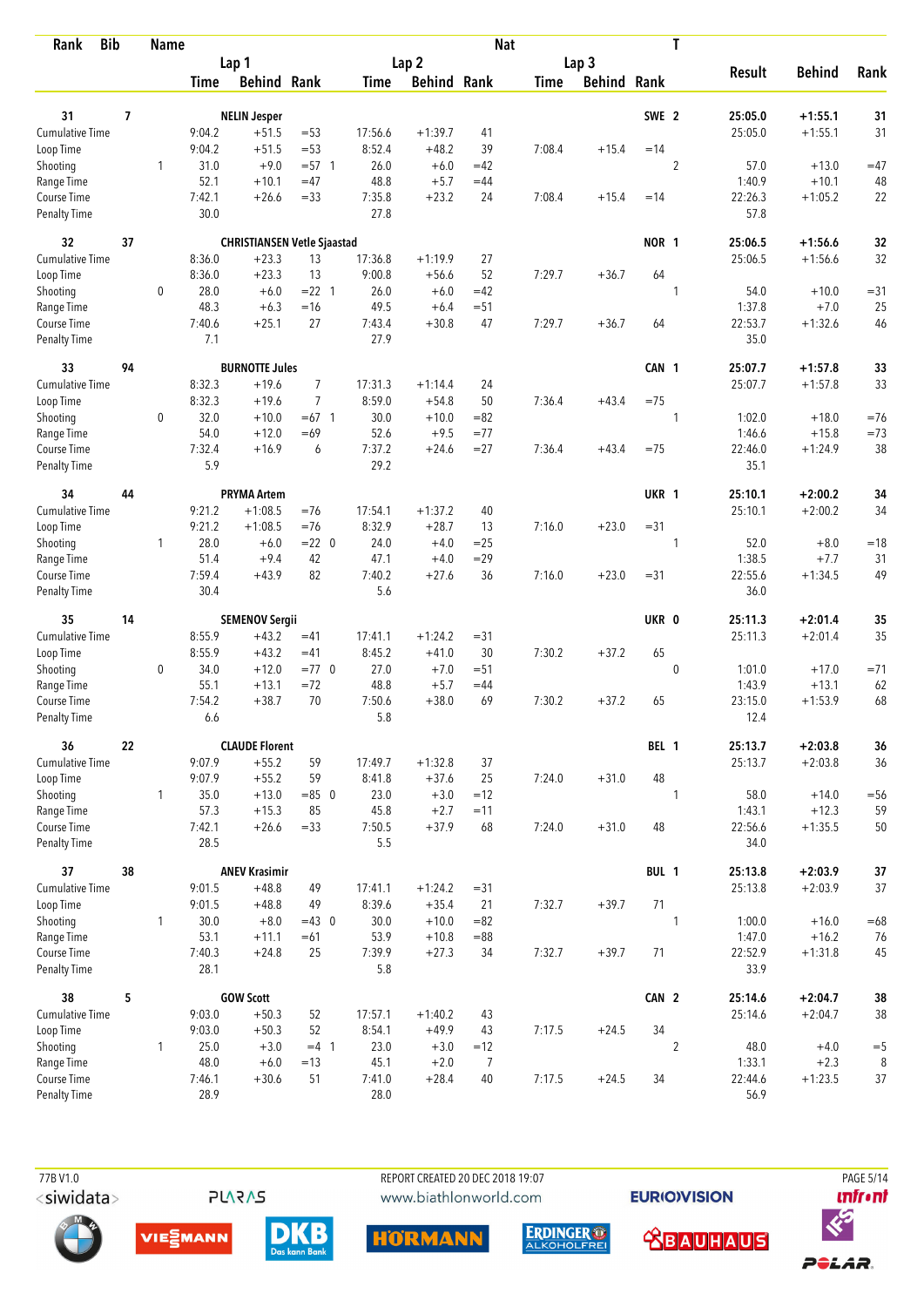| <b>Bib</b><br>Rank          |    | <b>Name</b>  |               |                          |                |               |                    | <b>Nat</b>   |             |                    |                  | T              |                   |                   |          |
|-----------------------------|----|--------------|---------------|--------------------------|----------------|---------------|--------------------|--------------|-------------|--------------------|------------------|----------------|-------------------|-------------------|----------|
|                             |    |              |               | Lap 1                    |                |               | Lap <sub>2</sub>   |              |             | Lap 3              |                  |                |                   |                   |          |
|                             |    |              | <b>Time</b>   | <b>Behind Rank</b>       |                | Time          | <b>Behind Rank</b> |              | <b>Time</b> | <b>Behind Rank</b> |                  |                | <b>Result</b>     | <b>Behind</b>     | Rank     |
| 39                          | 17 |              |               | <b>HOFER Lukas</b>       |                |               |                    |              |             |                    | ITA 4            |                | 25:15.3           | $+2:05.4$         | 39       |
| Cumulative Time             |    |              | 8:23.5        | $+10.8$                  | 3              | 18:13.7       | $+1:56.8$          | 56           |             |                    |                  |                | 25:15.3           | $+2:05.4$         | 39       |
| Loop Time                   |    |              | 8:23.5        | $+10.8$                  | 3              | 9:50.2        | $+1:46.0$          | 91           | 7:01.6      | $+8.6$             | 6                |                |                   |                   |          |
| Shooting                    |    | $\mathbf 0$  | 28.0          | $+6.0$                   | $= 22 \quad 4$ | 31.0          | $+11.0$            | $= 88$       |             |                    |                  | $\overline{4}$ | 59.0              | $+15.0$           | $=63$    |
| Range Time                  |    |              | 48.4          | $+6.4$                   | 18             | 52.0          | $+8.9$             | $=69$        |             |                    |                  |                | 1:40.4            | $+9.6$            | 43       |
| Course Time                 |    |              | 7:29.6        | $+14.1$                  | 4              | 7:27.9        | $+15.3$            | 9            | 7:01.6      | $+8.6$             | 6                |                | 21:59.1           | $+38.0$           | 5        |
| <b>Penalty Time</b>         |    |              | 5.5           |                          |                | 1:30.3        |                    |              |             |                    |                  |                | 1:35.8            |                   |          |
| 40                          | 31 |              |               | <b>NORDGREN Leif</b>     |                |               |                    |              |             |                    | USA 1            |                | 25:17.5           | $+2:07.6$         | 40       |
| Cumulative Time             |    |              | 9:14.8        | $+1:02.1$                | $=66$          | 17:57.0       | $+1:40.1$          | 42           |             |                    |                  |                | 25:17.5           | $+2:07.6$         | 40       |
| Loop Time                   |    |              | 9:14.8        | $+1:02.1$                | $=66$          | 8:42.2        | $+38.0$            | 26           | 7:20.5      | $+27.5$            | 40               |                |                   |                   |          |
| Shooting                    |    | 1            | 28.0          | $+6.0$                   | $= 22 \ 0$     | 26.0          | $+6.0$             | $=42$        |             |                    |                  | $\mathbf{1}$   | 54.0              | $+10.0$           | $= 31$   |
| Range Time                  |    |              | 49.9          | $+7.9$                   | $= 27$         | 48.0          | $+4.9$             | 36           |             |                    |                  |                | 1:37.9            | $+7.1$            | 26       |
| Course Time                 |    |              | 7:55.2        | $+39.7$                  | 73             | 7:48.6        | $+36.0$            | 65           | 7:20.5      | $+27.5$            | 40               |                | 23:04.3           | $+1:43.2$         | 57       |
| <b>Penalty Time</b>         |    |              | 29.7          |                          |                | 5.6           |                    |              |             |                    |                  |                | 35.3              |                   |          |
| 41                          | 84 |              |               | <b>CHENAL Thierry</b>    |                |               |                    |              |             |                    | ITA 0            |                | 25:21.6           | $+2:11.7$         | 41       |
| Cumulative Time             |    |              | 8:55.9        | $+43.2$                  | $=41$          | 17:50.3       | $+1:33.4$          | 38           |             |                    |                  |                | 25:21.6           | $+2:11.7$         | 41       |
| Loop Time                   |    |              | 8:55.9        | $+43.2$                  | $=41$          | 8:54.4        | $+50.2$            | 44           | 7:31.3      | $+38.3$            | $=67$            |                |                   |                   |          |
| Shooting                    |    | 0            | 27.0          | $+5.0$                   | $=14$ 0        | 24.0          | $+4.0$             | $= 25$       |             |                    |                  | $\mathbf 0$    | 51.0              | $+7.0$            | $=14$    |
| Range Time                  |    |              | 48.9          | $+6.9$                   | $=20$          | 48.4          | $+5.3$             | 42           |             |                    |                  |                | 1:37.3            | $+6.5$            | 23       |
| Course Time                 |    |              | 8:00.4        | $+44.9$                  | 85             | 7:59.8        | $+47.2$            | 85           | 7:31.3      | $+38.3$            | $=67$            |                | 23:31.5           | $+2:10.4$         | 82       |
| <b>Penalty Time</b>         |    |              | 6.6           |                          |                | 6.2           |                    |              |             |                    |                  |                | 12.8              |                   |          |
| 42                          | 62 |              |               | <b>SZCZUREK Lukasz</b>   |                |               |                    |              |             |                    | POL 0            |                | 25:21.8           | $+2:11.9$         | 42       |
| Cumulative Time             |    |              | 8:57.3        | $+44.6$                  | 44             | 17:49.4       | $+1:32.5$          | 36           |             |                    |                  |                | 25:21.8           | $+2:11.9$         | 42       |
| Loop Time                   |    |              | 8:57.3        | $+44.6$                  | 44             | 8:52.1        | $+47.9$            | 38           | 7:32.4      | $+39.4$            | 70               |                |                   |                   |          |
| Shooting                    |    | 0            | 26.0          | $+4.0$                   | $=7$ 0         | 27.0          | $+7.0$             | $= 51$       |             |                    |                  | $\mathbf 0$    | 53.0              | $+9.0$            | $= 24$   |
| Range Time                  |    |              | 48.3          | $+6.3$                   | $=16$          | 51.7          | $+8.6$             | 65           |             |                    |                  |                | 1:40.0            | $+9.2$            | 42       |
| Course Time                 |    |              | 8:03.1        | $+47.6$                  | 92             | 7:54.7        | $+42.1$            | 77           | 7:32.4      | $+39.4$            | 70               |                | 23:30.2           | $+2:09.1$         | 79       |
| <b>Penalty Time</b>         |    |              | 5.9           |                          |                | 5.7           |                    |              |             |                    |                  |                | 11.6              |                   |          |
| 43                          | 39 |              |               | <b>FOURCADE Martin</b>   |                |               |                    |              |             |                    | FRA 4            |                | 25:22.8           | $+2:12.9$         | 43       |
| Cumulative Time             |    |              | 8:46.2        | $+33.5$                  | 29             | 18:13.6       | $+1:56.7$          | 55           |             |                    |                  |                | 25:22.8           | $+2:12.9$         | 43       |
| Loop Time                   |    |              | 8:46.2        | $+33.5$                  | 29             | 9:27.4        | $+1:23.2$          | 73           | 7:09.2      | $+16.2$            | 19               |                |                   |                   |          |
| Shooting                    |    | $\mathbf{1}$ | 32.0          | $+10.0$                  | $=67.3$        | 23.0          | $+3.0$             | $=12$        |             |                    |                  | 4              | 55.0              | $+11.0$           | $=40$    |
| Range Time                  |    |              | 53.7          | $+11.7$                  | 68             | 46.0          | $+2.9$             | 16           |             |                    |                  |                | 1:39.7            | $+8.9$            | 39       |
| Course Time                 |    |              | 7:23.7        | $+8.2$                   | $\overline{2}$ | 7:23.9        | $+11.3$            | 5            | 7:09.2      | $+16.2$            | 19               |                | 21:56.8           | $+35.7$           | 4        |
| <b>Penalty Time</b>         |    |              | 28.8          |                          |                | 1:17.5        |                    |              |             |                    |                  |                | 1:46.3            |                   |          |
| 44                          | 88 |              |               | <b>KAZAR Matej</b>       |                |               |                    |              |             |                    | SVK 0            |                | 25:24.1           | $+2:14.2$         | 44       |
| <b>Cumulative Time</b>      |    |              | 9:07.8        | $+55.1$                  | 58             | 17:59.1       | $+1:42.2$          | 44           |             |                    |                  |                | 25:24.1           | $+2:14.2$         | 44       |
| Loop Time                   |    |              | 9:07.8        | $+55.1$                  | 58             | 8:51.3        | $+47.1$            | 37           | 7:25.0      | $+32.0$            | 50               |                |                   |                   |          |
| Shooting                    |    | 0            | 35.0          | $+13.0$                  | $= 85 \ 0$     | 26.0          | $+6.0$             | $=42$        |             |                    |                  | $\mathbf 0$    | 1:01.0            | $+17.0$           | $= 71$   |
| Range Time                  |    |              | 57.6          | $+15.6$                  | 86             | 50.1          | $+7.0$             | 58           |             |                    |                  |                | 1:47.7            | $+16.9$           | 80       |
| Course Time<br>Penalty Time |    |              | 8:04.4<br>5.8 | $+48.9$                  | 96             | 7:55.0<br>6.2 | $+42.4$            | 78           | 7:25.0      | $+32.0$            | 50               |                | 23:24.4<br>12.0   | $+2:03.3$         | 76       |
| 45                          | 55 |              |               | <b>JACQUELIN Emilien</b> |                |               |                    |              |             |                    | FRA 1            |                | 25:24.3           | $+2:14.4$         | 45       |
| <b>Cumulative Time</b>      |    |              | 8:55.0        | $+42.3$                  | 39             | 17:40.7       | $+1:23.8$          | 30           |             |                    |                  |                | 25:24.3           | $+2:14.4$         | 45       |
| Loop Time                   |    |              | 8:55.0        | $+42.3$                  | 39             | 8:45.7        | $+41.5$            | 31           | 7:43.6      | $+50.6$            | 86               |                |                   |                   |          |
|                             |    | $\mathbf{1}$ | 30.0          | $+8.0$                   | $=43$ 0        |               | $+4.0$             | $=25$        |             |                    |                  |                |                   |                   |          |
| Shooting                    |    |              | 51.5          | $+9.5$                   |                | 24.0<br>46.9  |                    |              |             |                    |                  | 1              | 54.0              | $+10.0$<br>$+7.6$ | $= 31$   |
| Range Time<br>Course Time   |    |              | 7:34.3        | $+18.8$                  | 43<br>10       | 7:53.0        | $+3.8$<br>$+40.4$  | $= 25$<br>72 | 7:43.6      | $+50.6$            | 86               |                | 1:38.4<br>23:10.9 | $+1:49.8$         | 30<br>63 |
| Penalty Time                |    |              | 29.2          |                          |                | 5.8           |                    |              |             |                    |                  |                | 35.0              |                   |          |
| 46                          | 6  |              |               | <b>SEPPALA Tero</b>      |                |               |                    |              |             |                    | FIN <sub>2</sub> |                | 25:25.5           | $+2:15.6$         | 46       |
| <b>Cumulative Time</b>      |    |              | 8:45.1        | $+32.4$                  | 24             | 18:02.3       | $+1:45.4$          | 49           |             |                    |                  |                | 25:25.5           | $+2:15.6$         | 46       |
| Loop Time                   |    |              | 8:45.1        | $+32.4$                  | 24             | 9:17.2        | $+1:13.0$          | 65           | 7:23.2      | $+30.2$            | $=43$            |                |                   |                   |          |
| Shooting                    |    | $\mathbf 0$  | 37.0          | $+15.0$                  | $= 96$ 2       | 28.0          | $+8.0$             | $=63$        |             |                    |                  | $\overline{2}$ | 1:05.0            | $+21.0$           | $= 88$   |
| Range Time                  |    |              | 58.0          | $+16.0$                  | 87             | 52.6          | $+9.5$             | $= 77$       |             |                    |                  |                | 1:50.6            | $+19.8$           | 86       |
| Course Time                 |    |              | 7:41.2        | $+25.7$                  | 29             | 7:34.8        | $+22.2$            | 21           | 7:23.2      | $+30.2$            | $=43$            |                | 22:39.2           | $+1:18.1$         | 29       |
| <b>Penalty Time</b>         |    |              | 5.9           |                          |                | 49.8          |                    |              |             |                    |                  |                | 55.7              |                   |          |

 77B V1.0 REPORT CREATED 20 DEC 2018 19:07 PAGE 6/14www.biathlonworld.com

**EURIOVISION** 













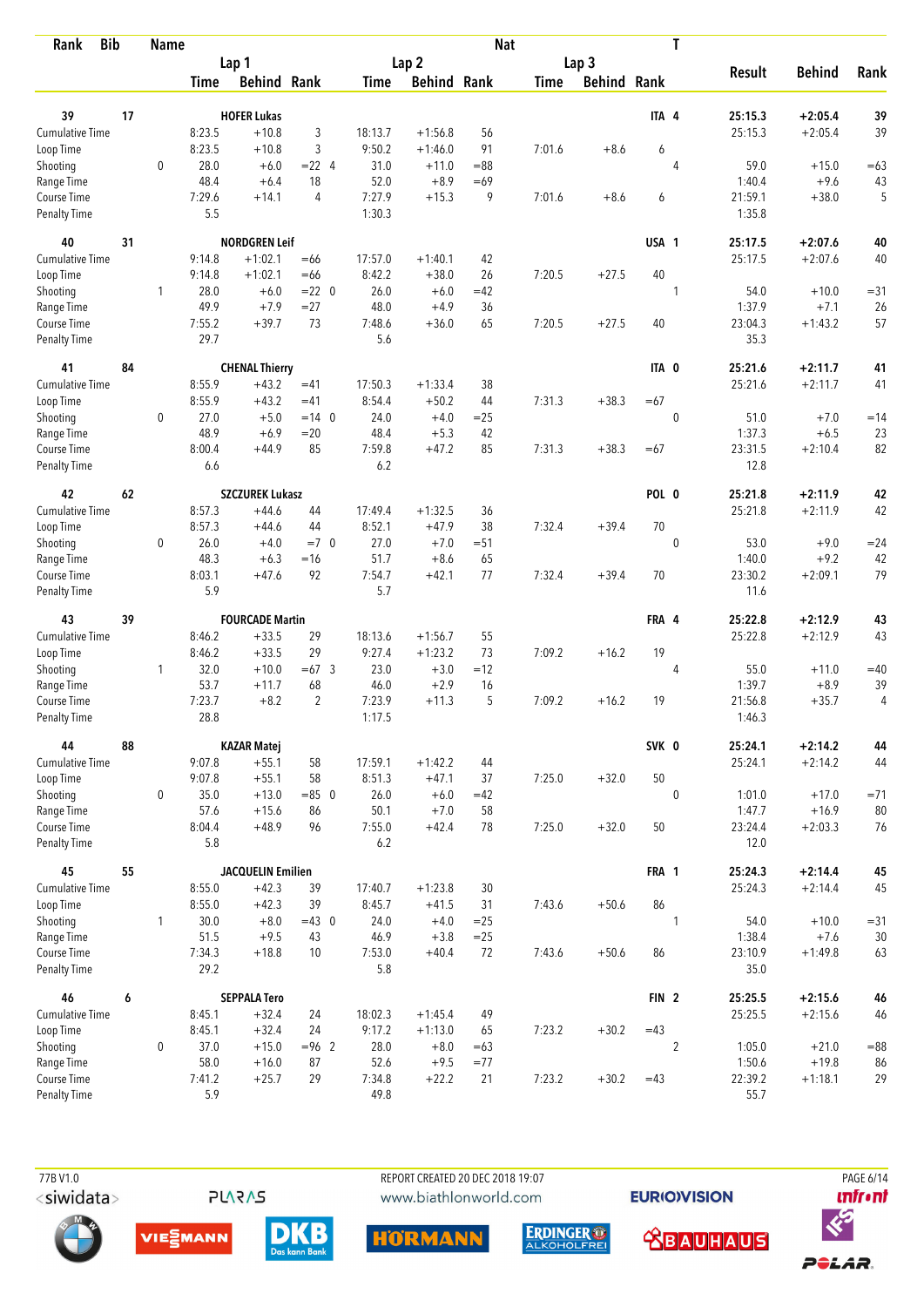| Rank                               | <b>Bib</b>  | <b>Name</b>    |                |                             |                  |                |                    | <b>Nat</b>   |             |                    |                  | T              |                   |                    |              |
|------------------------------------|-------------|----------------|----------------|-----------------------------|------------------|----------------|--------------------|--------------|-------------|--------------------|------------------|----------------|-------------------|--------------------|--------------|
|                                    |             |                |                | Lap 1                       |                  |                | Lap <sub>2</sub>   |              |             | Lap <sub>3</sub>   |                  |                |                   |                    |              |
|                                    |             |                | Time           | <b>Behind Rank</b>          |                  | Time           | <b>Behind Rank</b> |              | <b>Time</b> | <b>Behind Rank</b> |                  |                | <b>Result</b>     | <b>Behind</b>      | Rank         |
| 47                                 | 87          |                |                | <b>LAZOUSKI Dzmitry</b>     |                  |                |                    |              |             |                    | BLR 1            |                | 25:25.6           | $+2:15.7$          | 47           |
| <b>Cumulative Time</b>             |             |                | 9:12.2         | $+59.5$                     | 64               | 18:00.5        | $+1:43.6$          | 46           |             |                    |                  |                | 25:25.6           | $+2:15.7$          | 47           |
| Loop Time                          |             |                | 9:12.2         | $+59.5$                     | 64               | 8:48.3         | $+44.1$            | 35           | 7:25.1      | $+32.1$            | 51               |                |                   |                    |              |
| Shooting                           |             | 1              | 34.0           | $+12.0$                     | $=77$ 0          | 26.0           | $+6.0$             | $=42$        |             |                    |                  | 1              | 1:00.0            | $+16.0$            | $=68$        |
| Range Time                         |             |                | 55.2           | $+13.2$                     | 75               | 49.1           | $+6.0$             | $=47$        |             |                    |                  |                | 1:44.3            | $+13.5$            | $=65$        |
| Course Time                        |             |                | 7:46.5         | $+31.0$                     | 53               | 7:52.9         | $+40.3$            | 71           | 7:25.1      | $+32.1$            | 51               |                | 23:04.5           | $+1:43.4$          | 58           |
| <b>Penalty Time</b>                |             |                | 30.5           |                             |                  | 6.3            |                    |              |             |                    |                  |                | 36.8              |                    |              |
| 48                                 | 51          |                |                | <b>STVRTECKY Jakub</b>      |                  |                |                    |              |             |                    | CZE 2            |                | 25:25.9           | $+2:16.0$          | 48           |
| Cumulative Time                    |             |                | 8:46.3         | $+33.6$                     | 30               | 18:13.8        | $+1:56.9$          | 57           |             |                    |                  |                | 25:25.9           | $+2:16.0$          | 48           |
| Loop Time                          |             |                | 8:46.3         | $+33.6$                     | 30               | 9:27.5         | $+1:23.3$          | 74           | 7:12.1      | $+19.1$            | 24               |                |                   |                    |              |
| Shooting                           |             | 0              | 36.0           | $+14.0$                     | $= 92$ 2         | 40.0           | $+20.0$            | 105          |             |                    |                  | $\overline{2}$ | 1:16.0            | $+32.0$            | $=104$       |
| Range Time                         |             |                | 58.5           | $+16.5$                     | 90               | 1:01.7         | $+18.6$            | 104          |             |                    |                  |                | 2:00.2            | $+29.4$            | 105          |
| Course Time                        |             |                | 7:41.5         | $+26.0$                     | 30               | 7:38.6         | $+26.0$            | 33           | 7:12.1      | $+19.1$            | 24               |                | 22:32.2           | $+1:11.1$          | 26           |
| <b>Penalty Time</b>                |             |                | 6.3            |                             |                  | 47.2           |                    |              |             |                    |                  |                | 53.5              |                    |              |
| 49                                 | 74          |                |                | YALIOTNAU Raman             |                  |                |                    |              |             |                    | BLR 3            |                | 25:27.6           | $+2:17.7$          | 49           |
| <b>Cumulative Time</b>             |             |                | 9:06.2         | $+53.5$                     | 56               | 18:21.9        | $+2:05.0$          | 65           |             |                    |                  |                | 25:27.6           | $+2:17.7$          | 49           |
| Loop Time                          |             |                | 9:06.2         | $+53.5$                     | 56               | 9:15.7         | $+1:11.5$          | 63           | 7:05.7      | $+12.7$            | $=11$            |                |                   |                    |              |
| Shooting                           |             | 1              | 29.0           | $+7.0$                      | $=36$ 2          | 28.0           | $+8.0$             | $=63$        |             |                    |                  | $\sqrt{3}$     | 57.0              | $+13.0$            | $=47$        |
| Range Time                         |             |                | 53.4           | $+11.4$                     | $=63$            | 51.6           | $+8.5$             | 64           |             |                    |                  |                | 1:45.0            | $+14.2$            | 68           |
| Course Time<br><b>Penalty Time</b> |             |                | 7:43.5<br>29.3 | $+28.0$                     | 38               | 7:32.6<br>51.5 | $+20.0$            | 14           | 7:05.7      | $+12.7$            | $=11$            |                | 22:21.8<br>1:20.8 | $+1:00.7$          | 17           |
| 50                                 | 48          |                |                | <b>DOVZAN Miha</b>          |                  |                |                    |              |             |                    | SLO 1            |                | 25:32.3           | $+2:22.4$          | 50           |
| Cumulative Time                    |             |                | 9:26.0         | $+1:13.3$                   | 84               | 18:03.3        | $+1:46.4$          | 50           |             |                    |                  |                | 25:32.3           | $+2:22.4$          | 50           |
| Loop Time                          |             |                | 9:26.0         | $+1:13.3$                   | 84               | 8:37.3         | $+33.1$            | 18           | 7:29.0      | $+36.0$            | 62               |                |                   |                    |              |
| Shooting                           |             | $\mathbf{1}$   | 30.0           | $+8.0$                      | $=43$ 0          | 22.0           | $+2.0$             | $=6$         |             |                    |                  | 1              | 52.0              | $+8.0$             | $=18$        |
| Range Time                         |             |                | 52.7           | $+10.7$                     | $= 56$           | 45.3           | $+2.2$             | $=8$         |             |                    |                  |                | 1:38.0            | $+7.2$             | $= 27$       |
| Course Time                        |             |                | 8:02.3         | $+46.8$                     | 90               | 7:45.5         | $+32.9$            | $= 55$       | 7:29.0      | $+36.0$            | 62               |                | 23:16.8           | $+1:55.7$          | 70           |
| <b>Penalty Time</b>                |             |                | 31.0           |                             |                  | 6.5            |                    |              |             |                    |                  |                | 37.5              |                    |              |
| 51                                 | $\mathbf 2$ |                |                | <b>DOHERTY Sean</b>         |                  |                |                    |              |             |                    | USA <sub>2</sub> |                | 25:33.7           | $+2:23.8$          | 51           |
| <b>Cumulative Time</b>             |             |                | 9:36.7         | $+1:24.0$                   | 92               | 18:14.1        | $+1:57.2$          | 58           |             |                    |                  |                | 25:33.7           | $+2:23.8$          | 51           |
| Loop Time                          |             |                | 9:36.7         | $+1:24.0$                   | 92               | 8:37.4         | $+33.2$            | 19           | 7:19.6      | $+26.6$            | 38               |                |                   |                    |              |
| Shooting                           |             | $\overline{2}$ | 33.0           | $+11.0$                     | $=72$ 0          | 25.0           | $+5.0$             | $=35$        |             |                    |                  | $\overline{2}$ | 58.0              | $+14.0$            | $=$ 56       |
| Range Time                         |             |                | 55.5           | $+13.5$                     | 77               | 48.8           | $+5.7$             | $=44$        |             |                    |                  |                | 1:44.3            | $+13.5$            | $=65$        |
| Course Time                        |             |                | 7:49.1         | $+33.6$                     | 59               | 7:42.7         | $+30.1$            | 45           | 7:19.6      | $+26.6$            | 38               |                | 22:51.4           | $+1:30.3$          | 43           |
| <b>Penalty Time</b>                |             |                | 52.1           |                             |                  | 5.9            |                    |              |             |                    |                  |                | 58.0              |                    |              |
| 52                                 | 24          |                |                | <b>SAMUELSSON Sebastian</b> |                  |                |                    |              |             |                    | SWE 3            |                | 25:35.5           | $+2:25.6$          | 52           |
| Cumulative Time                    |             |                | 8:53.1         | $+40.4$                     | 35               | 18:10.6        | $+1:53.7$          | 52           |             |                    | 49               |                | 25:35.5           | $+2:25.6$          | 52           |
| Loop Time                          |             |                | 8:53.1         | $+40.4$                     | 35               | 9:17.5         | $+1:13.3$          | 66           | 7:24.9      | $+31.9$            |                  |                |                   |                    |              |
| Shooting                           |             | $\mathbf{1}$   | 29.0<br>52.7   | $+7.0$<br>$+10.7$           | $=36$ 2<br>$=56$ | 29.0           | $+9.0$             | $= 72$<br>54 |             |                    |                  | 3              | 58.0              | $+14.0$<br>$+11.7$ | $= 56$       |
| Range Time<br>Course Time          |             |                | 7:32.8         | $+17.3$                     | $\overline{7}$   | 49.8<br>7:37.9 | $+6.7$<br>$+25.3$  | 31           | 7:24.9      | $+31.9$            | 49               |                | 1:42.5<br>22:35.6 | $+1:14.5$          | $= 51$<br>27 |
| <b>Penalty Time</b>                |             |                | 27.6           |                             |                  | 49.8           |                    |              |             |                    |                  |                | 1:17.4            |                    |              |
| 53                                 | 1           |                |                | <b>TACHIZAKI Mikito</b>     |                  |                |                    |              |             |                    | JPN 0            |                | 25:35.9           | $+2:26.0$          | 53           |
| <b>Cumulative Time</b>             |             |                | 9:01.0         | $+48.3$                     | 48               | 18:01.2        | $+1:44.3$          | 48           |             |                    |                  |                | 25:35.9           | $+2:26.0$          | 53           |
| Loop Time                          |             |                | 9:01.0         | $+48.3$                     | 48               | 9:00.2         | $+56.0$            | 51           | 7:34.7      | $+41.7$            | 74               |                |                   |                    |              |
| Shooting                           |             | $\mathbf 0$    | 31.0           | $+9.0$                      | $= 570$          | 23.0           | $+3.0$             | $=12$        |             |                    |                  | $\mathbf 0$    | 54.0              | $+10.0$            | $= 31$       |
| Range Time                         |             |                | 55.1           | $+13.1$                     | $=72$            | 47.6           | $+4.5$             | $= 34$       |             |                    |                  |                | 1:42.7            | $+11.9$            | $=56$        |
| Course Time                        |             |                | 7:58.8         | $+43.3$                     | 81               | 8:06.8         | $+54.2$            | 93           | 7:34.7      | $+41.7$            | 74               |                | 23:40.3           | $+2:19.2$          | 89           |
| <b>Penalty Time</b>                |             |                | 7.1            |                             |                  | 5.8            |                    |              |             |                    |                  |                | 12.9              |                    |              |
| 54                                 | 41          |                |                | <b>GRONMAN Tuomas</b>       |                  |                |                    |              |             |                    | FIN <sub>1</sub> |                | 25:36.6           | $+2:26.7$          | 54           |
| Cumulative Time                    |             |                | 9:20.6         | $+1:07.9$                   | 74               | 18:08.5        | $+1:51.6$          | 51           |             |                    |                  |                | 25:36.6           | $+2:26.7$          | 54           |
| Loop Time                          |             |                | 9:20.6         | $+1:07.9$                   | 74               | 8:47.9         | $+43.7$            | 34           | 7:28.1      | $+35.1$            | $= 59$           |                |                   |                    |              |
| Shooting                           |             | 1              | 27.0           | $+5.0$                      | $= 14 \quad 0$   | 22.0           | $+2.0$             | $=6$         |             |                    |                  | 1              | 49.0              | $+5.0$             | $=7$         |
| Range Time                         |             |                | 48.0           | $+6.0$                      | $=13$            | 45.6           | $+2.5$             | 10           |             |                    |                  |                | 1:33.6            | $+2.8$             | 9            |
| Course Time                        |             |                | 8:01.9         | $+46.4$                     | 87               | 7:55.6         | $+43.0$            | 80           | 7:28.1      | $+35.1$            | $= 59$           |                | 23:25.6           | $+2:04.5$          | 77           |
| <b>Penalty Time</b>                |             |                | 30.7           |                             |                  | 6.7            |                    |              |             |                    |                  |                | 37.4              |                    |              |



**DKB** 

 77B V1.0 REPORT CREATED 20 DEC 2018 19:07 PAGE 7/14www.biathlonworld.com

HÖRMANN

**EURIOVISION** 

*<u><u>Infront</u>*</u>





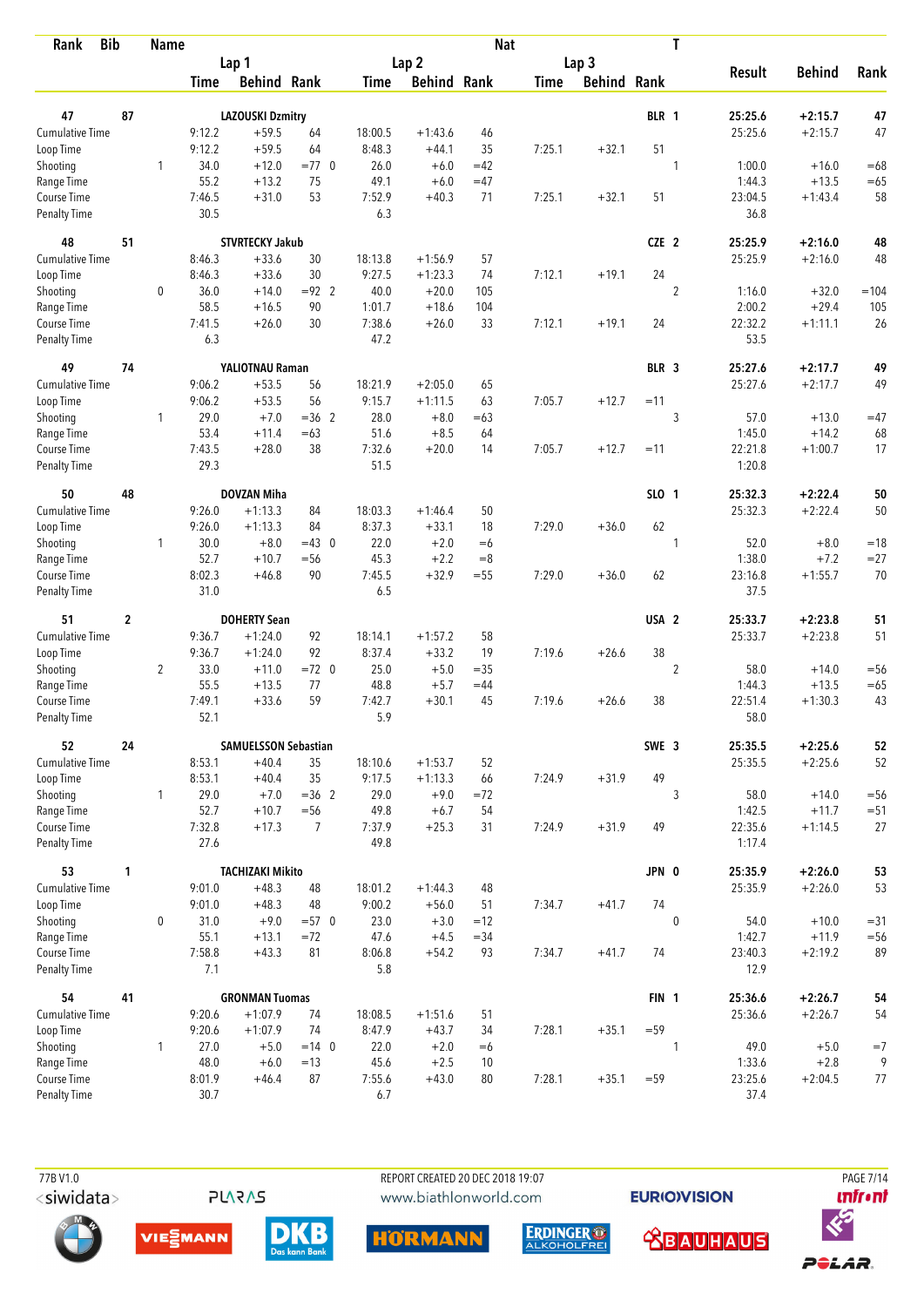| <b>Bib</b><br>Rank                 |    | <b>Name</b>    |                |                             |             |                |                    | <b>Nat</b> |             |                    |                  | T              |                 |                   |              |
|------------------------------------|----|----------------|----------------|-----------------------------|-------------|----------------|--------------------|------------|-------------|--------------------|------------------|----------------|-----------------|-------------------|--------------|
|                                    |    |                |                | Lap 1                       |             |                | Lap <sub>2</sub>   |            |             | Lap <sub>3</sub>   |                  |                |                 |                   |              |
|                                    |    |                | Time           | <b>Behind Rank</b>          |             | Time           | <b>Behind Rank</b> |            | <b>Time</b> | <b>Behind Rank</b> |                  |                | <b>Result</b>   | <b>Behind</b>     | Rank         |
| 55                                 | 71 |                |                | <b>PUCHIANU Cornel</b>      |             |                |                    |            |             |                    | <b>ROU 2</b>     |                | 25:37.4         | $+2:27.5$         | 55           |
| <b>Cumulative Time</b>             |    |                | 8:54.4         | $+41.7$                     | 38          | 18:18.2        | $+2:01.3$          | $= 59$     |             |                    |                  |                | 25:37.4         | $+2:27.5$         | 55           |
| Loop Time                          |    |                | 8:54.4         | $+41.7$                     | 38          | 9:23.8         | $+1:19.6$          | 71         | 7:19.2      | $+26.2$            | 37               |                |                 |                   |              |
| Shooting                           |    | $\mathbf 0$    | 29.0           | $+7.0$                      | $=36$ 2     | 32.0           | $+12.0$            | $= 94$     |             |                    |                  | $\overline{2}$ | 1:01.0          | $+17.0$           | $=71$        |
| Range Time                         |    |                | 52.8           | $+10.8$                     | 59          | 53.1           | $+10.0$            | $= 84$     |             |                    |                  |                | 1:45.9          | $+15.1$           | 71           |
| Course Time                        |    |                | 7:54.6         | $+39.1$                     | 71          | 7:37.3         | $+24.7$            | 29         | 7:19.2      | $+26.2$            | 37               |                | 22:51.1         | $+1:30.0$         | 42           |
| <b>Penalty Time</b>                |    |                | 7.0            |                             |             | 53.4           |                    |            |             |                    |                  |                | 1:00.4          |                   |              |
| 56                                 | 50 |                |                | <b>COOPER Travis</b>        |             |                |                    |            |             |                    | USA 1            |                | 25:38.7         | $+2:28.8$         | 56           |
| Cumulative Time                    |    |                | 8:48.4         | $+35.7$                     | 33          | 18:01.0        | $+1:44.1$          | 47         |             |                    |                  |                | 25:38.7         | $+2:28.8$         | 56           |
| Loop Time                          |    |                | 8:48.4         | $+35.7$                     | 33          | 9:12.6         | $+1:08.4$          | 62         | 7:37.7      | $+44.7$            | 77               |                |                 |                   |              |
| Shooting                           |    | 0              | 28.0           | $+6.0$                      | $= 22$ 1    | 28.0           | $+8.0$             | $=63$      |             |                    |                  | 1              | 56.0            | $+12.0$           | $=44$        |
| Range Time                         |    |                | 50.7           | $+8.7$                      | $= 35$      | 51.9           | $+8.8$             | $=67$      |             |                    |                  |                | 1:42.6          | $+11.8$           | $= 53$       |
| Course Time                        |    |                | 7:52.2         | $+36.7$                     | 66          | 7:50.9         | $+38.3$            | 70         | 7:37.7      | $+44.7$            | 77               |                | 23:20.8         | $+1:59.7$         | 73           |
| Penalty Time                       |    |                | 5.5            |                             |             | 29.8           |                    |            |             |                    |                  |                | 35.3            |                   |              |
| 57                                 | 60 |                |                | <b>STROLIA Vytautas</b>     |             |                |                    |            |             |                    | LTU <sub>2</sub> |                | 25:39.6         | $+2:29.7$         | 57           |
| <b>Cumulative Time</b>             |    |                | 9:31.1         | $+1:18.4$                   | 89          | 18:13.4        | $+1:56.5$          | 54         |             |                    |                  |                | 25:39.6         | $+2:29.7$         | 57           |
| Loop Time                          |    |                | 9:31.1         | $+1:18.4$                   | 89          | 8:42.3         | $+38.1$            | $= 27$     | 7:26.2      | $+33.2$            | 54               |                |                 |                   |              |
| Shooting                           |    | $\overline{2}$ | 31.0           | $+9.0$                      | $= 570$     | 26.0           | $+6.0$             | $=42$      |             |                    |                  | $\sqrt{2}$     | 57.0            | $+13.0$           | $=47$        |
| Range Time                         |    |                | 53.4           | $+11.4$                     | $=63$       | 49.5           | $+6.4$             | $= 51$     |             |                    |                  |                | 1:42.9          | $+12.1$           | 58           |
| Course Time<br>Penalty Time        |    |                | 7:44.8<br>52.9 | $+29.3$                     | 43          | 7:46.4<br>6.4  | $+33.8$            | 58         | 7:26.2      | $+33.2$            | 54               |                | 22:57.4<br>59.3 | $+1:36.3$         | 53           |
|                                    |    |                |                |                             |             |                |                    |            |             |                    |                  |                |                 |                   |              |
| 58                                 | 52 |                |                | <b>STENERSEN Torstein</b>   |             |                |                    |            |             |                    | SWE <sub>2</sub> |                | 25:39.8         | $+2:29.9$         | 58           |
| Cumulative Time                    |    |                | 9:14.8         | $+1:02.1$                   | $=66$       | 18:18.8        | $+2:01.9$          | 62         |             |                    |                  |                | 25:39.8         | $+2:29.9$         | 58           |
| Loop Time                          |    |                | 9:14.8         | $+1:02.1$                   | $=66$       | 9:04.0         | $+59.8$            | 54         | 7:21.0      | $+28.0$            | 41               |                |                 |                   |              |
| Shooting                           |    | 1              | 35.0           | $+13.0$                     | $= 85$ 1    | 27.0           | $+7.0$             | $= 51$     |             |                    |                  | $\overline{2}$ | 1:02.0          | $+18.0$           | $=76$        |
| Range Time                         |    |                | 1:09.2         | $+27.2$                     | 105         | 49.9           | $+6.8$             | 55         |             |                    |                  |                | 1:59.1          | $+28.3$           | 103          |
| Course Time<br><b>Penalty Time</b> |    |                | 7:47.7<br>17.9 | $+32.2$                     | 57          | 7:45.4<br>28.7 | $+32.8$            | 54         | 7:21.0      | $+28.0$            | 41               |                | 22:54.1<br>46.6 | $+1:33.0$         | 47           |
|                                    |    |                |                |                             |             |                |                    |            |             |                    |                  |                |                 |                   |              |
| 59                                 | 8  |                |                | <b>GERDZHIKOV Dimitar</b>   |             |                |                    |            |             |                    | BUL 1            |                | 25:40.2         | $+2:30.3$         | 59           |
| <b>Cumulative Time</b>             |    |                | 9:16.1         | $+1:03.4$                   | 69          | 17:59.9        | $+1:43.0$          | 45         |             |                    |                  |                | 25:40.2         | $+2:30.3$         | 59           |
| Loop Time                          |    |                | 9:16.1         | $+1:03.4$                   | 69          | 8:43.8         | $+39.6$            | 29         | 7:40.3      | $+47.3$            | 81               |                |                 |                   |              |
| Shooting                           |    | 1              | 30.0           | $+8.0$<br>$+9.1$            | $=43$ 0     | 27.0<br>48.2   | $+7.0$             | $=51$      |             |                    |                  | 1              | 57.0<br>1:39.3  | $+13.0$<br>$+8.5$ | $=47$        |
| Range Time                         |    |                | 51.1<br>7:56.3 |                             | $=39$<br>75 | 7:49.1         | $+5.1$             | 40<br>66   |             |                    |                  |                | 23:25.7         |                   | $= 35$<br>78 |
| Course Time<br><b>Penalty Time</b> |    |                | 28.7           | $+40.8$                     |             | 6.5            | $+36.5$            |            | 7:40.3      | $+47.3$            | 81               |                | 35.2            | $+2:04.6$         |              |
| 60                                 | 72 |                |                | <b>OZAKI Kosuke</b>         |             |                |                    |            |             |                    | JPN 1            |                | 25:41.3         | $+2:31.4$         | 60           |
| <b>Cumulative Time</b>             |    |                | 9:04.2         | $+51.5$                     | $= 53$      | 18:24.7        | $+2:07.8$          | 67         |             |                    |                  |                | 25:41.3         | $+2:31.4$         | 60           |
| Loop Time                          |    |                | 9:04.2         | $+51.5$                     | $= 53$      | 9:20.5         | $+1:16.3$          | $=68$      | 7:16.6      | $+23.6$            | 33               |                |                 |                   |              |
| Shooting                           |    | 0              | 30.0           | $+8.0$                      | $=43$ 1     | 27.0           | $+7.0$             | $= 51$     |             |                    |                  | 1              | 57.0            | $+13.0$           | $=47$        |
| Range Time                         |    |                | 52.3           | $+10.3$                     | 53          | 50.3           | $+7.2$             | 60         |             |                    |                  |                | 1:42.6          | $+11.8$           | $=53$        |
| Course Time                        |    |                | 8:04.8         | $+49.3$                     | 97          | 8:00.8         | $+48.2$            | 89         | 7:16.6      | $+23.6$            | 33               |                | 23:22.2         | $+2:01.1$         | 74           |
| Penalty Time                       |    |                | 7.1            |                             |             | 29.4           |                    |            |             |                    |                  |                | 36.5            |                   |              |
| 61                                 | 77 |                |                | <b>LANDERTINGER Dominik</b> |             |                |                    |            |             |                    | AUT <sub>2</sub> |                | 25:41.8         | $+2:31.9$         | 61           |
| <b>Cumulative Time</b>             |    |                | 9:11.0         | $+58.3$                     | 61          | 18:18.4        | $+2:01.5$          | 61         |             |                    |                  |                | 25:41.8         | $+2:31.9$         | 61           |
| Loop Time                          |    |                | 9:11.0         | $+58.3$                     | 61          | 9:07.4         | $+1:03.2$          | $=$ 56     | 7:23.4      | $+30.4$            | 45               |                |                 |                   |              |
| Shooting                           |    | $\mathbf{1}$   | 28.0           | $+6.0$                      | $= 22$ 1    | 29.0           | $+9.0$             | $=72$      |             |                    |                  | $\overline{2}$ | 57.0            | $+13.0$           | $=47$        |
| Range Time                         |    |                | 49.0           | $+7.0$                      | 22          | 51.8           | $+8.7$             | 66         |             |                    |                  |                | 1:40.8          | $+10.0$           | $=45$        |
| Course Time                        |    |                | 7:51.2         | $+35.7$                     | 63          | 7:46.3         | $+33.7$            | 57         | 7:23.4      | $+30.4$            | 45               |                | 23:00.9         | $+1:39.8$         | 54           |
| Penalty Time                       |    |                | 30.8           |                             |             | 29.3           |                    |            |             |                    |                  |                | 1:00.1          |                   |              |
| 62                                 | 86 |                |                | <b>RANTA Jaakko</b>         |             |                |                    |            |             |                    | FIN 0            |                | 25:44.1         | $+2:34.2$         | 62           |
| Cumulative Time                    |    |                | 8:56.7         | $+44.0$                     | 43          | 17:52.3        | $+1:35.4$          | 39         |             |                    |                  |                | 25:44.1         | $+2:34.2$         | 62           |
| Loop Time                          |    |                | 8:56.7         | $+44.0$                     | 43          | 8:55.6         | $+51.4$            | 45         | 7:51.8      | $+58.8$            | 92               |                |                 |                   |              |
| Shooting                           |    | 0              | 24.0           | $+2.0$                      | 30          | 23.0           | $+3.0$             | $=12$      |             |                    |                  | $\mathbf 0$    | 47.0            | $+3.0$            | $=2$         |
| Range Time                         |    |                | 45.9           | $+3.9$                      | $=2$        | 46.3           | $+3.2$             | $=18$      |             |                    |                  |                | 1:32.2          | $+1.4$            | 3            |
| Course Time                        |    |                | 8:04.1         | $+48.6$                     | 95          | 8:02.9         | $+50.3$            | 90         | 7:51.8      | $+58.8$            | 92               |                | 23:58.8         | $+2:37.7$         | 94           |
| <b>Penalty Time</b>                |    |                | 6.7            |                             |             | 6.4            |                    |            |             |                    |                  |                | 13.1            |                   |              |

 77B V1.0 REPORT CREATED 20 DEC 2018 19:07 PAGE 8/14www.biathlonworld.com

**EURIOVISION** 

*<u><u>Infront</u>*</u>











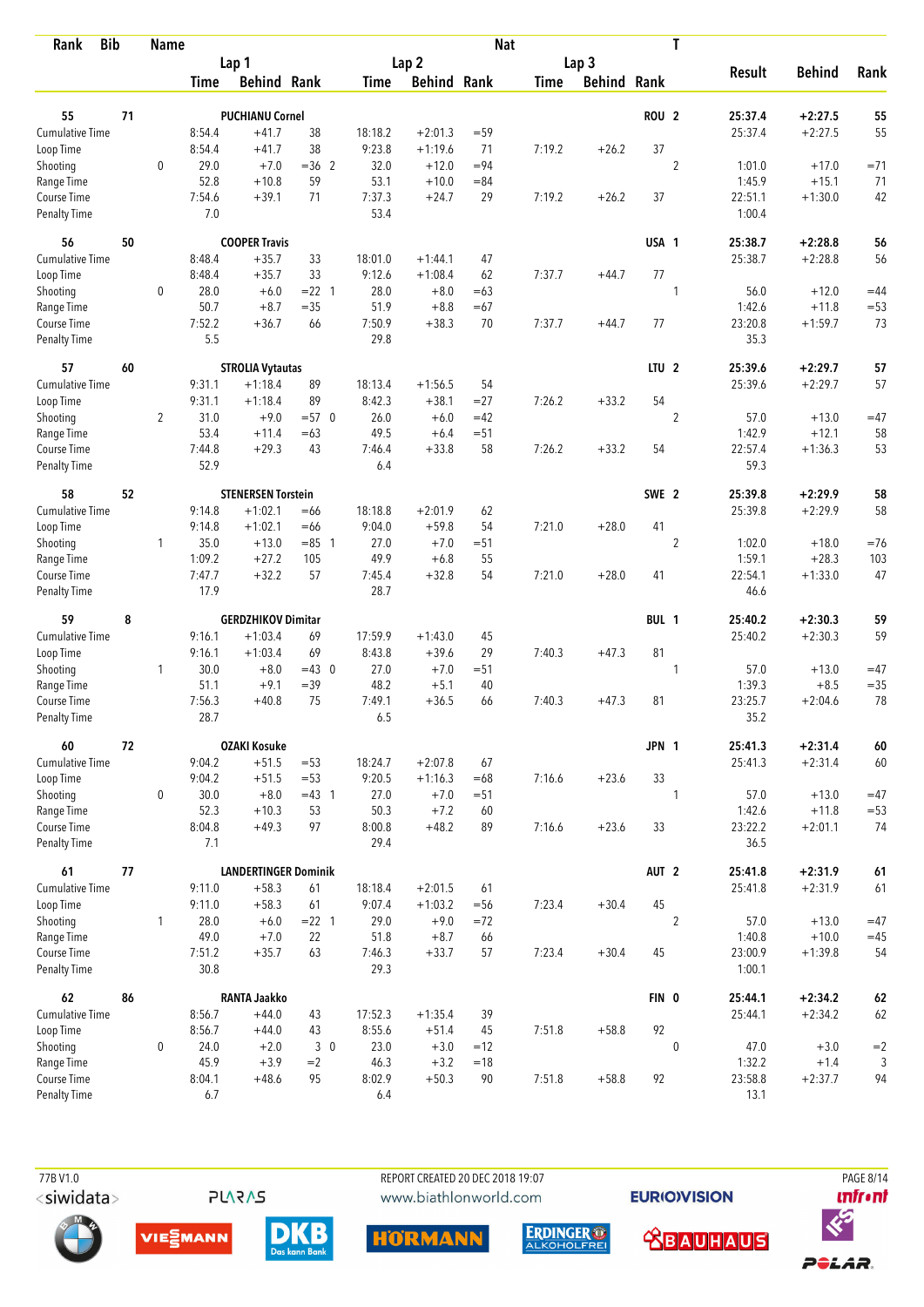| <b>Bib</b><br>Rank          |    | <b>Name</b>    |                |                              |               |                |                    | <b>Nat</b>   |             |                    |                  | T              |                   |                    |                  |
|-----------------------------|----|----------------|----------------|------------------------------|---------------|----------------|--------------------|--------------|-------------|--------------------|------------------|----------------|-------------------|--------------------|------------------|
|                             |    |                |                | Lap 1                        |               |                | Lap <sub>2</sub>   |              |             | Lap 3              |                  |                |                   |                    |                  |
|                             |    |                | <b>Time</b>    | <b>Behind Rank</b>           |               | <b>Time</b>    | <b>Behind Rank</b> |              | <b>Time</b> | <b>Behind Rank</b> |                  |                | <b>Result</b>     | <b>Behind</b>      | Rank             |
|                             |    |                |                |                              |               |                |                    |              |             |                    |                  |                |                   |                    |                  |
| 63                          | 89 |                |                | <b>TAMBORNINO Eligius</b>    |               |                |                    |              |             |                    | SUI <sub>2</sub> |                | 25:45.1           | $+2:35.2$          | 63               |
| Cumulative Time             |    |                | 8:49.3         | $+36.6$                      | 34            | 18:21.2        | $+2:04.3$          | 64           |             |                    | 47               |                | 25:45.1           | $+2:35.2$          | 63               |
| Loop Time                   |    |                | 8:49.3         | $+36.6$                      | 34            | 9:31.9         | $+1:27.7$          | 82           | 7:23.9      | $+30.9$            |                  |                |                   |                    |                  |
| Shooting                    |    | $\mathbf 0$    | 34.0<br>56.5   | $+12.0$                      | $=77$ 2<br>81 | 31.0           | $+11.0$            | $= 88$<br>91 |             |                    |                  | $\overline{2}$ | 1:05.0<br>1:50.8  | $+21.0$<br>$+20.0$ | $= 88$<br>$= 87$ |
| Range Time<br>Course Time   |    |                | 7:45.9         | $+14.5$<br>$+30.4$           | $=49$         | 54.3<br>7:45.3 | $+11.2$<br>$+32.7$ | 53           | 7:23.9      | $+30.9$            | 47               |                | 22:55.1           | $+1:34.0$          | 48               |
| <b>Penalty Time</b>         |    |                | 6.9            |                              |               | 52.3           |                    |              |             |                    |                  |                | 59.2              |                    |                  |
| 64                          | 18 |                |                | <b>LEITNER Felix</b>         |               |                |                    |              |             |                    | AUT <sub>1</sub> |                | 25:45.7           | $+2:35.8$          | 64               |
| <b>Cumulative Time</b>      |    |                | 9:01.8         | $+49.1$                      | 50            | 18:12.8        | $+1:55.9$          | 53           |             |                    |                  |                | 25:45.7           | $+2:35.8$          | 64               |
| Loop Time                   |    |                | 9:01.8         | $+49.1$                      | 50            | 9:11.0         | $+1:06.8$          | 60           | 7:32.9      | $+39.9$            | 72               |                |                   |                    |                  |
| Shooting                    |    | 0              | 39.0           | $+17.0$                      | $= 99$ 1      | 30.0           | $+10.0$            | $= 82$       |             |                    |                  | 1              | 1:09.0            | $+25.0$            | $= 99$           |
| Range Time                  |    |                | 59.2           | $+17.2$                      | 96            | 54.2           | $+11.1$            | 90           |             |                    |                  |                | 1:53.4            | $+22.6$            | 92               |
| Course Time                 |    |                | 7:54.9         | $+39.4$                      | 72            | 7:47.0         | $+34.4$            | 60           | 7:32.9      | $+39.9$            | 72               |                | 23:14.8           | $+1:53.7$          | 67               |
| <b>Penalty Time</b>         |    |                | 7.7            |                              |               | 29.8           |                    |              |             |                    |                  |                | 37.5              |                    |                  |
| 65                          | 99 |                |                | <b>POVARNITSYN Alexander</b> |               |                |                    |              |             |                    | RUS <sub>3</sub> |                | 25:46.4           | $+2:36.5$          | 65               |
| Cumulative Time             |    |                | 9:37.4         | $+1:24.7$                    | 93            | 18:35.4        | $+2:18.5$          | 72           |             |                    |                  |                | 25:46.4           | $+2:36.5$          | 65               |
| Loop Time                   |    |                | 9:37.4         | $+1:24.7$                    | 93            | 8:58.0         | $+53.8$            | 48           | 7:11.0      | $+18.0$            | $=22$            |                |                   |                    |                  |
| Shooting                    |    | $\overline{2}$ | 32.0           | $+10.0$                      | $=67$ 1       | 25.0           | $+5.0$             | $=35$        |             |                    |                  | 3              | 57.0              | $+13.0$            | $=47$            |
| Range Time                  |    |                | 54.0           | $+12.0$                      | $=69$         | 48.1           | $+5.0$             | $= 37$       |             |                    |                  |                | 1:42.1            | $+11.3$            | 50               |
| Course Time                 |    |                | 7:51.4         | $+35.9$                      | 64            | 7:40.7         | $+28.1$            | 39           | 7:11.0      | $+18.0$            | $=22$            |                | 22:43.1           | $+1:22.0$          | 35               |
| <b>Penalty Time</b>         |    |                | 52.0           |                              |               | 29.2           |                    |              |             |                    |                  |                | 1:21.2            |                    |                  |
| 66                          | 4  |                |                | <b>HORN Philipp</b>          |               |                |                    |              |             |                    | GER <sub>2</sub> |                | 25:50.9           | $+2:41.0$          | 66               |
| Cumulative Time             |    |                | 9:11.7         | $+59.0$                      | 62            | 18:19.1        | $+2:02.2$          | 63           |             |                    |                  |                | 25:50.9           | $+2:41.0$          | 66               |
| Loop Time                   |    |                | 9:11.7         | $+59.0$                      | 62            | 9:07.4         | $+1:03.2$          | $= 56$       | 7:31.8      | $+38.8$            | 69               |                |                   |                    |                  |
| Shooting                    |    | $\mathbf{1}$   | 29.0           | $+7.0$                       | $=36$ 1       | 26.0           | $+6.0$             | $=42$        |             |                    |                  | $\overline{2}$ | 55.0              | $+11.0$            | $=40$            |
| Range Time                  |    |                | 50.4           | $+8.4$                       | 32            | 50.2           | $+7.1$             | 59           |             |                    |                  |                | 1:40.6            | $+9.8$             | 44               |
| Course Time                 |    |                | 7:51.5         | $+36.0$                      | 65            | 7:48.0         | $+35.4$            | 62           | 7:31.8      | $+38.8$            | 69               |                | 23:11.3           | $+1:50.2$          | 64               |
| <b>Penalty Time</b>         |    |                | 29.8           |                              |               | 29.2           |                    |              |             |                    |                  |                | 59.0              |                    |                  |
| 67                          | 54 |                |                | <b>GREEN Brendan</b>         |               |                |                    |              |             |                    | CAN 2            |                | 25:52.9           | $+2:43.0$          | 67               |
| <b>Cumulative Time</b>      |    |                | 9:18.8         | $+1:06.1$                    | 73            | 18:27.7        | $+2:10.8$          | 68           |             |                    |                  |                | 25:52.9           | $+2:43.0$          | 67               |
| Loop Time                   |    |                | 9:18.8         | $+1:06.1$                    | 73            | 9:08.9         | $+1:04.7$          | 58           | 7:25.2      | $+32.2$            | 52               |                |                   |                    |                  |
| Shooting                    |    | $\mathbf{1}$   | 30.0           | $+8.0$                       | $=43$ 1       | 24.0           | $+4.0$             | $=25$        |             |                    |                  | $\overline{2}$ | 54.0              | $+10.0$            | $= 31$           |
| Range Time                  |    |                | 52.0           | $+10.0$                      | 46            | 47.1           | $+4.0$             | $=29$        |             |                    |                  |                | 1:39.1            | $+8.3$             | 34               |
| Course Time                 |    |                | 7:58.1         | $+42.6$                      | 79            | 7:54.3         | $+41.7$            | 75           | 7:25.2      | $+32.2$            | 52               |                | 23:17.6           | $+1:56.5$          | 72               |
| <b>Penalty Time</b>         |    |                | 28.7           |                              |               | 27.5           |                    |              |             |                    |                  |                | 56.2              |                    |                  |
| 68                          | 69 |                |                | HIIDENSALO Olli              |               |                |                    |              |             |                    | FIN <sub>2</sub> |                | 25:56.3           | $+2:46.4$          | 68               |
| <b>Cumulative Time</b>      |    |                | 8:45.9         | $+33.2$                      | $= 27$        | 18:18.2        | $+2:01.3$          | $= 59$       |             |                    |                  |                | 25:56.3           | $+2:46.4$          | 68               |
| Loop Time                   |    |                | 8:45.9         | $+33.2$                      | $= 27$        | 9:32.3         | $+1:28.1$          | 83           | 7:38.1      | $+45.1$            | 80               |                |                   |                    |                  |
| Shooting                    |    | 0              | 32.0           | $+10.0$                      | $=67$ 2       | 29.0           | $+9.0$             | $= 72$       |             |                    |                  | $\overline{2}$ | 1:01.0            | $+17.0$            | $= 71$           |
| Range Time                  |    |                | 58.7           | $+16.7$                      | 92            | 53.1           | $+10.0$            | $= 84$       |             |                    |                  |                | 1:51.8            | $+21.0$            | 90               |
| Course Time<br>Penalty Time |    |                | 7:40.5<br>6.7  | $+25.0$                      | 26            | 7:47.5<br>51.7 | $+34.9$            | 61           | 7:38.1      | $+45.1$            | 80               |                | 23:06.1<br>58.4   | $+1:45.0$          | 59               |
|                             |    |                |                |                              |               |                |                    |              |             |                    |                  |                |                   |                    |                  |
| 69                          | 12 |                |                | <b>EBERHARD Tobias</b>       |               |                |                    |              |             |                    | AUT <sub>3</sub> |                | 26:00.3           | $+2:50.4$          | 69               |
| <b>Cumulative Time</b>      |    |                | 9:41.8         | $+1:29.1$                    | 94            | 18:44.3        | $+2:27.4$          | 78           |             |                    |                  |                | 26:00.3           | $+2:50.4$          | 69               |
| Loop Time                   |    |                | 9:41.8         | $+1:29.1$                    | 94            | 9:02.5         | $+58.3$            | 53           | 7:16.0      | $+23.0$            | $= 31$           |                |                   |                    |                  |
| Shooting                    |    | $\overline{2}$ | 28.0           | $+6.0$                       | $= 22$ 1      | 25.0           | $+5.0$             | $=35$        |             |                    |                  | 3              | 53.0              | $+9.0$             | $= 24$           |
| Range Time                  |    |                | 50.3           | $+8.3$                       | $= 30$        | 48.7           | $+5.6$             | 43           |             |                    |                  |                | 1:39.0            | $+8.2$             | 33               |
| Course Time<br>Penalty Time |    |                | 7:56.7<br>54.8 | $+41.2$                      | 77            | 7:44.1<br>29.7 | $+31.5$            | 52           | 7:16.0      | $+23.0$            | $= 31$           |                | 22:56.8<br>1:24.5 | $+1:35.7$          | 52               |
| 70                          | 78 |                |                | <b>CRNKOVIC Kresimir</b>     |               |                |                    |              |             |                    | CRO <sub>2</sub> |                | 26:05.8           | $+2:55.9$          | 70               |
| <b>Cumulative Time</b>      |    |                | 9:21.2         | $+1:08.5$                    | $=76$         | 18:39.9        | $+2:23.0$          | 76           |             |                    |                  |                | 26:05.8           | $+2:55.9$          | 70               |
| Loop Time                   |    |                | 9:21.2         | $+1:08.5$                    | $=76$         | 9:18.7         | $+1:14.5$          | 67           | 7:25.9      | $+32.9$            | 53               |                |                   |                    |                  |
| Shooting                    |    | 1              | 34.0           | $+12.0$                      | $= 77$ 1      | 30.0           | $+10.0$            | $= 82$       |             |                    |                  | $\overline{2}$ | 1:04.0            | $+20.0$            | $= 85$           |
| Range Time                  |    |                | 58.6           | $+16.6$                      | 91            | 55.4           | $+12.3$            | 98           |             |                    |                  |                | 1:54.0            | $+23.2$            | 95               |
| Course Time                 |    |                | 7:52.6         | $+37.1$                      | 67            | 7:53.9         | $+41.3$            | 74           | 7:25.9      | $+32.9$            | 53               |                | 23:12.4           | $+1:51.3$          | 65               |
| Penalty Time                |    |                | 30.0           |                              |               | 29.4           |                    |              |             |                    |                  |                | 59.4              |                    |                  |







ERDINGER O

**EURIOVISION** 

**<u> XBAUHAUS</u>** 

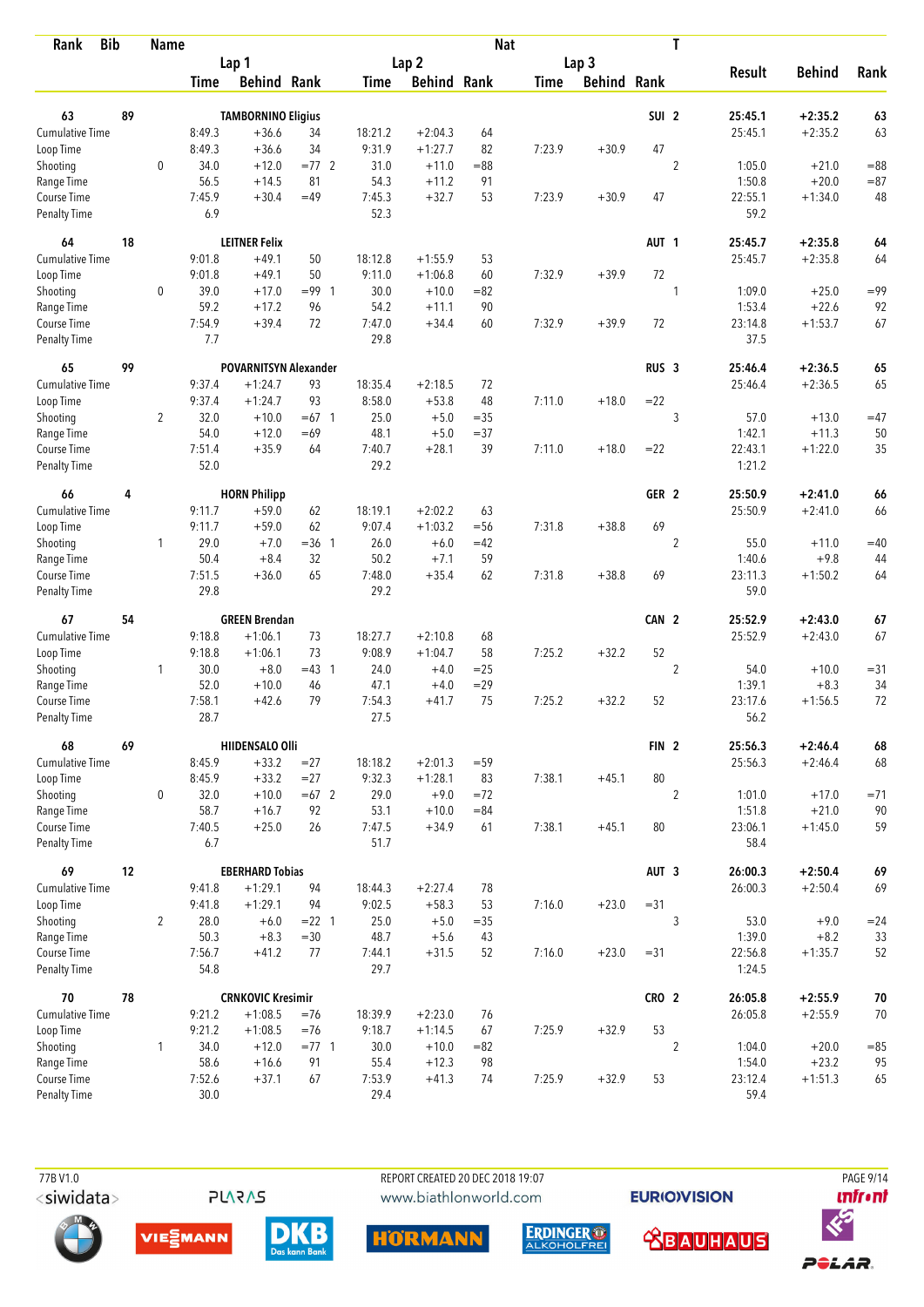| <b>Bib</b><br>Rank          |    | <b>Name</b>    |                |                         |               |               |                    | <b>Nat</b> |             |                    |                  | T                |                   |               |        |
|-----------------------------|----|----------------|----------------|-------------------------|---------------|---------------|--------------------|------------|-------------|--------------------|------------------|------------------|-------------------|---------------|--------|
|                             |    |                |                | Lap 1                   |               |               | Lap <sub>2</sub>   |            |             | Lap 3              |                  |                  |                   |               |        |
|                             |    |                | Time           | <b>Behind Rank</b>      |               | Time          | <b>Behind Rank</b> |            | <b>Time</b> | <b>Behind Rank</b> |                  |                  | <b>Result</b>     | <b>Behind</b> | Rank   |
| 71                          | 32 |                |                | <b>DOMBROVSKI Karol</b> |               |               |                    |            |             |                    | LTU <sub>2</sub> |                  | 26:08.9           | $+2:59.0$     | 71     |
| <b>Cumulative Time</b>      |    |                | 8:53.5         | $+40.8$                 | 36            | 18:22.8       | $+2:05.9$          | 66         |             |                    |                  |                  | 26:08.9           | $+2:59.0$     | 71     |
| Loop Time                   |    |                | 8:53.5         | $+40.8$                 | 36            | 9:29.3        | $+1:25.1$          | $=76$      | 7:46.1      | $+53.1$            | 88               |                  |                   |               |        |
| Shooting                    |    | $\mathbf 0$    | 40.0           | $+18.0$                 | 102 2         | 29.0          | $+9.0$             | $=72$      |             |                    |                  | $\overline{2}$   | 1:09.0            | $+25.0$       | $= 99$ |
| Range Time                  |    |                | 1:02.9         | $+20.9$                 | 102           | 54.7          | $+11.6$            | 93         |             |                    |                  |                  | 1:57.6            | $+26.8$       | 98     |
| Course Time                 |    |                | 7:44.6         | $+29.1$                 | $=41$         | 7:41.9        | $+29.3$            | 42         | 7:46.1      | $+53.1$            | 88               |                  | 23:12.6           | $+1:51.5$     | 66     |
| <b>Penalty Time</b>         |    |                | 6.0            |                         |               | 52.7          |                    |            |             |                    |                  |                  | 58.7              |               |        |
| 72                          | 95 |                |                | <b>KRYUKO Viktar</b>    |               |               |                    |            |             |                    | BLR 1            |                  | 26:09.6           | $+2:59.7$     | 72     |
| Cumulative Time             |    |                | 9:30.7         | $+1:18.0$               | 87            | 18:41.2       | $+2:24.3$          | 77         |             |                    |                  |                  | 26:09.6           | $+2:59.7$     | 72     |
| Loop Time                   |    |                | 9:30.7         | $+1:18.0$               | 87            | 9:10.5        | $+1:06.3$          | 59         | 7:28.4      | $+35.4$            | 61               |                  |                   |               |        |
| Shooting                    |    | 1              | 39.0           | $+17.0$                 | $= 990$       | 30.0          | $+10.0$            | $= 82$     |             |                    |                  | 1                | 1:09.0            | $+25.0$       | $= 99$ |
| Range Time                  |    |                | 1:02.2         | $+20.2$                 | 101           | 52.0          | $+8.9$             | $=69$      |             |                    |                  |                  | 1:54.2            | $+23.4$       | 96     |
| Course Time                 |    |                | 7:59.6         | $+44.1$                 | $=83$         | 8:12.4        | $+59.8$            | $= 96$     | 7:28.4      | $+35.4$            | 61               |                  | 23:40.4           | $+2:19.3$     | 90     |
| Penalty Time                |    |                | 28.9           |                         |               | 6.1           |                    |            |             |                    |                  |                  | 35.0              |               |        |
| 73                          | 85 |                |                | <b>TYSHCHENKO Artem</b> |               |               |                    |            |             |                    | UKR <sub>2</sub> |                  | 26:11.2           | $+3:01.3$     | 73     |
| <b>Cumulative Time</b>      |    |                | 8:58.5         | $+45.8$                 | 45            | 18:33.2       | $+2:16.3$          | 70         |             |                    |                  |                  | 26:11.2           | $+3:01.3$     | 73     |
| Loop Time                   |    |                | 8:58.5         | $+45.8$                 | 45            | 9:34.7        | $+1:30.5$          | 84         | 7:38.0      | $+45.0$            | $=78$            |                  |                   |               |        |
| Shooting                    |    | $\mathbf 0$    | 36.0           | $+14.0$                 | $= 92$ 2      | 29.0          | $+9.0$             | $=72$      |             |                    |                  | $\boldsymbol{2}$ | 1:05.0            | $+21.0$       | $= 88$ |
| Range Time                  |    |                | 55.1           | $+13.1$                 | $= 72$        | 52.1          | $+9.0$             | $= 72$     |             |                    |                  |                  | 1:47.2            | $+16.4$       | 78     |
| Course Time                 |    |                | 7:56.8         | $+41.3$                 | 78            | 7:48.5        | $+35.9$            | 64         | 7:38.0      | $+45.0$            | $=78$            |                  | 23:23.3           | $+2:02.2$     | 75     |
| <b>Penalty Time</b>         |    |                | 6.6            |                         |               | 54.1          |                    |            |             |                    |                  |                  | 1:00.7            |               |        |
| 74                          | 28 |                |                | <b>BAUER Klemen</b>     |               |               |                    |            |             |                    | SLO 4            |                  | 26:14.8           | $+3:04.9$     | 74     |
| <b>Cumulative Time</b>      |    |                | 9:17.9         | $+1:05.2$               | $= 71$        | 18:38.4       | $+2:21.5$          | $=74$      |             |                    |                  |                  | 26:14.8           | $+3:04.9$     | 74     |
| Loop Time                   |    |                | 9:17.9         | $+1:05.2$               | $= 71$        | 9:20.5        | $+1:16.3$          | $=68$      | 7:36.4      | $+43.4$            | $=75$            |                  |                   |               |        |
| Shooting                    |    | $\overline{2}$ | 26.0           | $+4.0$                  | $=7$ 2        | 27.0          | $+7.0$             | $= 51$     |             |                    |                  | 4                | 53.0              | $+9.0$        | $= 24$ |
| Range Time                  |    |                | 47.8           | $+5.8$                  | 10            | 50.4          | $+7.3$             | 61         |             |                    |                  |                  | 1:38.2            | $+7.4$        | 29     |
| Course Time                 |    |                | 7:37.5         | $+22.0$                 | 19            | 7:37.7        | $+25.1$            | 30         | 7:36.4      | $+43.4$            | $= 75$           |                  | 22:51.6           | $+1:30.5$     | 44     |
| <b>Penalty Time</b>         |    |                | 52.6           |                         |               | 52.4          |                    |            |             |                    |                  |                  | 1:45.0            |               |        |
| 75                          | 15 |                |                | <b>OTCENAS Martin</b>   |               |               |                    |            |             |                    | SVK <sub>2</sub> |                  | 26:19.5           | $+3:09.6$     | 75     |
| <b>Cumulative Time</b>      |    |                | 9:12.0         | $+59.3$                 | 63            | 18:38.4       | $+2:21.5$          | $=74$      |             |                    |                  |                  | 26:19.5           | $+3:09.6$     | 75     |
| Loop Time                   |    |                | 9:12.0         | $+59.3$                 | 63            | 9:26.4        | $+1:22.2$          | 72         | 7:41.1      | $+48.1$            | $= 82$           |                  |                   |               |        |
| Shooting                    |    | 1              | 26.0           | $+4.0$                  | $= 7 \quad 1$ | 28.0          | $+8.0$             | $=63$      |             |                    |                  | $\overline{2}$   | 54.0              | $+10.0$       | $= 31$ |
| Range Time                  |    |                | 49.6           | $+7.6$                  | $= 24$        | 52.9          | $+9.8$             | $= 81$     |             |                    |                  |                  | 1:42.5            | $+11.7$       | $= 51$ |
| Course Time                 |    |                | 7:53.8         | $+38.3$                 | 69            | 8:05.0        | $+52.4$            | 92         | 7:41.1      | $+48.1$            | $= 82$           |                  | 23:39.9           | $+2:18.8$     | 88     |
| <b>Penalty Time</b>         |    |                | 28.6           |                         |               | 28.5          |                    |            |             |                    |                  |                  | 57.1              |               |        |
| 76                          | 67 |                |                | <b>BUTA George</b>      |               |               |                    |            |             |                    | ROU <sub>2</sub> |                  | 26:19.6           | $+3:09.7$     | 76     |
| Cumulative Time             |    |                | 9:43.8         | $+1:31.1$               | 97            | 18:36.5       | $+2:19.6$          | 73         |             |                    |                  |                  | 26:19.6           | $+3:09.7$     | 76     |
| Loop Time                   |    |                | 9:43.8         | $+1:31.1$               | 97            | 8:52.7        | $+48.5$            | 40         | 7:43.1      | $+50.1$            | 85               |                  |                   |               |        |
| Shooting                    |    | $\overline{2}$ | 30.0           | $+8.0$                  | $=43$ 0       | 25.0          | $+5.0$             | $= 35$     |             |                    |                  | $\overline{2}$   | 55.0              | $+11.0$       | $=40$  |
| Range Time                  |    |                | 52.5           | $+10.5$                 | 54            | 48.3          | $+5.2$             | 41         |             |                    |                  |                  | 1:40.8            | $+10.0$       | $=45$  |
| Course Time<br>Penalty Time |    |                | 7:56.5<br>54.8 | $+41.0$                 | 76            | 7:58.2<br>6.2 | $+45.6$            | 83         | 7:43.1      | $+50.1$            | 85               |                  | 23:37.8<br>1:01.0 | $+2:16.7$     | 85     |
| 77                          | 45 |                |                | <b>WINDISCH Dominik</b> |               |               |                    |            |             |                    | ITA <sub>5</sub> |                  | 26:19.7           | $+3:09.8$     | 77     |
| <b>Cumulative Time</b>      |    |                | 8:58.8         | $+46.1$                 | 46            | 18:56.5       | $+2:39.6$          | 80         |             |                    |                  |                  | 26:19.7           | $+3:09.8$     | 77     |
| Loop Time                   |    |                | 8:58.8         | $+46.1$                 | 46            | 9:57.7        | $+1:53.5$          | 97         | 7:23.2      | $+30.2$            | $=43$            |                  |                   |               |        |
| Shooting                    |    | $\mathbf{1}$   | 30.0           | $+8.0$                  | $=43$ 4       | 29.0          | $+9.0$             | $= 72$     |             |                    |                  | 5                | 59.0              | $+15.0$       | $=63$  |
| Range Time                  |    |                | 49.8           | $+7.8$                  | 26            | 49.7          | $+6.6$             | 53         |             |                    |                  |                  | 1:39.5            | $+8.7$        | 38     |
| Course Time                 |    |                | 7:41.8         | $+26.3$                 | 32            | 7:34.7        | $+22.1$            | 20         | 7:23.2      | $+30.2$            | $=43$            |                  | 22:39.7           | $+1:18.6$     | 30     |
| Penalty Time                |    |                | 27.2           |                         |               | 1:33.3        |                    |            |             |                    |                  |                  | 2:00.5            |               |        |
| 78                          | 92 |                |                | <b>BROWN Jake</b>       |               |               |                    |            |             |                    | USA <sub>2</sub> |                  | 26:23.6           | $+3:13.7$     | 78     |
| Cumulative Time             |    |                | 9:26.9         | $+1:14.2$               | 85            | 18:31.5       | $+2:14.6$          | 69         |             |                    |                  |                  | 26:23.6           | $+3:13.7$     | 78     |
| Loop Time                   |    |                | 9:26.9         | $+1:14.2$               | 85            | 9:04.6        | $+1:00.4$          | 55         | 7:52.1      | $+59.1$            | 94               |                  |                   |               |        |
| Shooting                    |    | 1              | 39.0           | $+17.0$                 | $= 99$ 1      | 29.0          | $+9.0$             | $= 72$     |             |                    |                  | $\boldsymbol{2}$ | 1:08.0            | $+24.0$       | 98     |
| Range Time                  |    |                | 1:01.2         | $+19.2$                 | 99            | 52.5          | $+9.4$             | $=75$      |             |                    |                  |                  | 1:53.7            | $+22.9$       | 94     |
| Course Time                 |    |                | 7:55.4         | $+39.9$                 | 74            | 7:42.8        | $+30.2$            | 46         | 7:52.1      | $+59.1$            | 94               |                  | 23:30.3           | $+2:09.2$     | $80\,$ |
| Penalty Time                |    |                | 30.3           |                         |               | 29.3          |                    |            |             |                    |                  |                  | 59.6              |               |        |



**EURIOVISION** 











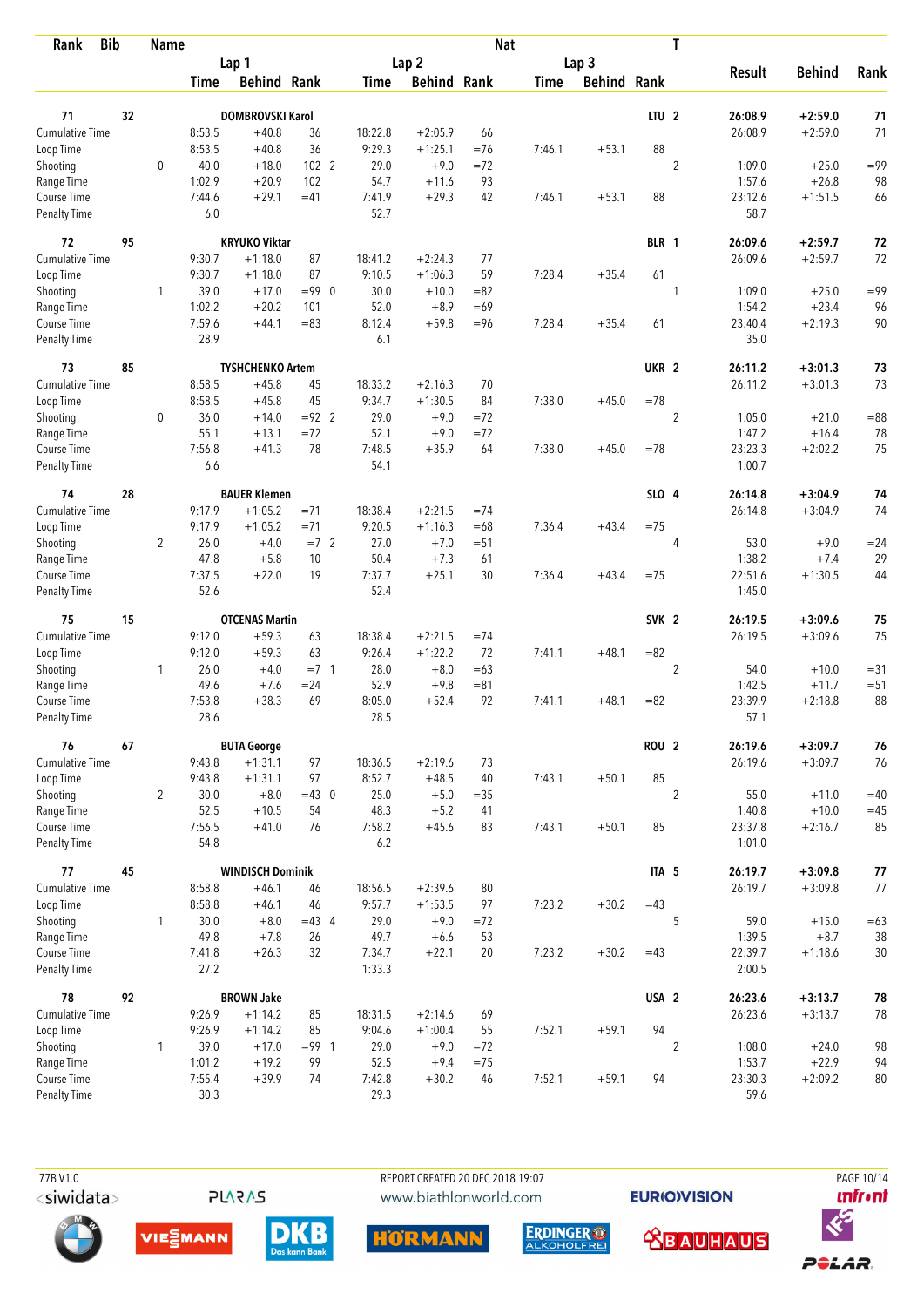| <b>Bib</b><br>Rank          |     | <b>Name</b>    |                |                                       |                |                  |                    | <b>Nat</b>     |             |                    |                  | T              |                    |                        |           |
|-----------------------------|-----|----------------|----------------|---------------------------------------|----------------|------------------|--------------------|----------------|-------------|--------------------|------------------|----------------|--------------------|------------------------|-----------|
|                             |     |                |                | Lap 1                                 |                |                  | Lap <sub>2</sub>   |                |             | Lap <sub>3</sub>   |                  |                |                    |                        |           |
|                             |     |                | Time           | <b>Behind Rank</b>                    |                | Time             | <b>Behind Rank</b> |                | <b>Time</b> | <b>Behind Rank</b> |                  |                | <b>Result</b>      | <b>Behind</b>          | Rank      |
| 79                          | 100 |                |                | <b>BEGUE Aristide</b>                 |                |                  |                    |                |             |                    | FRA 2            |                | 26:26.9            | $+3:17.0$              | 79        |
| <b>Cumulative Time</b>      |     |                | 9:17.9         | $+1:05.2$                             | $= 71$         | 18:45.8          | $+2:28.9$          | 79             |             |                    |                  |                | 26:26.9            | $+3:17.0$              | 79        |
| Loop Time                   |     |                | 9:17.9         | $+1:05.2$                             | $= 71$         | 9:27.9           | $+1:23.7$          | 75             | 7:41.1      | $+48.1$            | $= 82$           |                |                    |                        |           |
| Shooting                    |     | 1              | 34.0           | $+12.0$                               | $= 77.1$       | 24.0             | $+4.0$             | $=25$          |             |                    |                  | $\overline{2}$ | 58.0               | $+14.0$                | $=$ 56    |
| Range Time                  |     |                | 56.3           | $+14.3$                               | 79             | 49.3             | $+6.2$             | 49             |             |                    |                  |                | 1:45.6             | $+14.8$                | 69        |
| Course Time                 |     |                | 7:49.7         | $+34.2$                               | 61             | 8:07.9           | $+55.3$            | 94             | 7:41.1      | $+48.1$            | $= 82$           |                | 23:38.7            | $+2:17.6$              | 86        |
| <b>Penalty Time</b>         |     |                | 31.9           |                                       |                | 30.7             |                    |                |             |                    |                  |                | 1:02.6             |                        |           |
| 80                          | 53  |                |                | <b>BABIKOV Anton</b>                  |                |                  |                    |                |             |                    | RUS <sub>3</sub> |                | 26:29.2            | $+3:19.3$              | 80        |
| Cumulative Time             |     |                | 9:28.6         | $+1:15.9$                             | 86             | 18:57.9          | $+2:41.0$          | 81             |             |                    |                  |                | 26:29.2            | $+3:19.3$              | 80        |
| Loop Time                   |     |                | 9:28.6         | $+1:15.9$                             | 86             | 9:29.3           | $+1:25.1$          | $= 76$         | 7:31.3      | $+38.3$            | $=67$            |                |                    |                        |           |
| Shooting                    |     | $\overline{2}$ | 30.0           | $+8.0$                                | $=43$ 1        | 33.0             | $+13.0$            | $=100$         |             |                    |                  | 3              | 1:03.0             | $+19.0$                | $= 83$    |
| Range Time                  |     |                | 52.1           | $+10.1$                               | $=47$          | 54.5             | $+11.4$            | 92             |             |                    |                  |                | 1:46.6             | $+15.8$                | $=73$     |
| Course Time                 |     |                | 7:42.1         | $+26.6$                               | $= 33$         | 8:03.8           | $+51.2$            | 91             | 7:31.3      | $+38.3$            | $=67$            |                | 23:17.2            | $+1:56.1$              | 71        |
| Penalty Time                |     |                | 54.4           |                                       |                | 31.0             |                    |                |             |                    |                  |                | 1:25.4             |                        |           |
| 81                          | 70  |                |                | <b>SMOLSKI Anton</b>                  |                |                  |                    |                |             |                    | BLR 3            |                | 26:31.7            | $+3:21.8$              | 81        |
| Cumulative Time             |     |                | 9:34.1         | $+1:21.4$                             | 90             | 19:03.6          | $+2:46.7$          | $= 86$         |             |                    |                  |                | 26:31.7            | $+3:21.8$              | 81        |
| Loop Time                   |     |                | 9:34.1         | $+1:21.4$                             | 90             | 9:29.5           | $+1:25.3$          | 78             | 7:28.1      | $+35.1$            | $= 59$           |                |                    |                        |           |
| Shooting                    |     | 1              | 45.0<br>1:06.9 | $+23.0$<br>$+24.9$                    | 1052           | 29.0<br>52.5     | $+9.0$<br>$+9.4$   | $=72$          |             |                    |                  | 3              | 1:14.0             | $+30.0$<br>$+28.6$     | 103       |
| Range Time<br>Course Time   |     |                | 7:58.2         | $+42.7$                               | 104<br>80      | 7:43.8           | $+31.2$            | $= 75$<br>51   | 7:28.1      | $+35.1$            | $= 59$           |                | 1:59.4<br>23:10.1  | $+1:49.0$              | 104<br>62 |
| Penalty Time                |     |                | 29.0           |                                       |                | 53.2             |                    |                |             |                    |                  |                | 1:22.2             |                        |           |
| 82                          | 102 |                |                | <b>GUZIK Grzegorz</b>                 |                |                  |                    |                |             |                    | POL 3            |                | 26:38.8            | $+3:28.9$              | 82        |
| <b>Cumulative Time</b>      |     |                | 9:21.1         | $+1:08.4$                             | 75             | 19:00.8          | $+2:43.9$          | 82             |             |                    |                  |                | 26:38.8            | $+3:28.9$              | 82        |
| Loop Time                   |     |                | 9:21.1         | $+1:08.4$                             | 75             | 9:39.7           | $+1:35.5$          | 87             | 7:38.0      | $+45.0$            | $=78$            |                |                    |                        |           |
| Shooting                    |     | $\mathbf{1}$   | 26.0           | $+4.0$                                | $=7$ 2         | 26.0             | $+6.0$             | $=42$          |             |                    |                  | 3              | 52.0               | $+8.0$                 | $=18$     |
| Range Time                  |     |                | 48.9           | $+6.9$                                | $= 20$         | 48.1             | $+5.0$             | $= 37$         |             |                    |                  |                | 1:37.0             | $+6.2$                 | 22        |
| Course Time                 |     |                | 8:03.0         | $+47.5$                               | 91             | 7:58.8           | $+46.2$            | 84             | 7:38.0      | $+45.0$            | $=78$            |                | 23:39.8            | $+2:18.7$              | 87        |
| <b>Penalty Time</b>         |     |                | 29.2           |                                       |                | 52.8             |                    |                |             |                    |                  |                | 1:22.0             |                        |           |
| 83                          | 90  |                |                | <b>KHAMITGATIN Timur</b>              |                |                  |                    |                |             |                    | KAZ 0            |                | 26:41.4            | $+3:31.5$              | 83        |
| <b>Cumulative Time</b>      |     |                | 9:13.8         | $+1:01.1$                             | 65             | 18:35.3          | $+2:18.4$          | 71             |             |                    |                  |                | 26:41.4            | $+3:31.5$              | 83        |
| Loop Time                   |     |                | 9:13.8         | $+1:01.1$                             | 65             | 9:21.5           | $+1:17.3$          | 70             | 8:06.1      | $+1:13.1$          | 98               |                |                    |                        |           |
| Shooting                    |     | 0              | 29.0           | $+7.0$                                | $=360$         | 24.0             | $+4.0$             | $=25$          |             |                    |                  | $\mathbf 0$    | 53.0               | $+9.0$                 | $= 24$    |
| Range Time                  |     |                | 52.7           | $+10.7$                               | $=$ 56         | 47.2             | $+4.1$             | $= 31$         |             |                    |                  |                | 1:39.9             | $+9.1$                 | $=40$     |
| Course Time                 |     |                | 8:14.3         | $+58.8$                               | 102            | 8:27.3           | $+1:14.7$          | 101            | 8:06.1      | $+1:13.1$          | 98               |                | 24:47.7            | $+3:26.6$              | 101       |
| <b>Penalty Time</b>         |     |                | 6.8            |                                       |                | 7.0              |                    |                |             |                    |                  |                | 13.8               |                        |           |
| 84<br>Cumulative Time       | 75  |                | 9:55.3         | <b>VITENKO Vladislav</b><br>$+1:42.6$ | 100            | 19:12.0          | $+2:55.1$          | 88             |             |                    | KAZ 4            |                | 26:42.7<br>26:42.7 | $+3:32.8$<br>$+3:32.8$ | 84<br>84  |
| Loop Time                   |     |                | 9:55.3         | $+1:42.6$                             | 100            | 9:16.7           | $+1:12.5$          | 64             | 7:30.7      | $+37.7$            | 66               |                |                    |                        |           |
| Shooting                    |     | 3              | 27.0           | $+5.0$                                | $= 14 \quad 1$ | 20.0             | 0.0                | 1              |             |                    |                  | 4              | 47.0               | $+3.0$                 | $=2$      |
| Range Time                  |     |                | 51.1           | $+9.1$                                | $=39$          | 43.8             | $+0.7$             | $\overline{4}$ |             |                    |                  |                | 1:34.9             | $+4.1$                 | 14        |
| Course Time                 |     |                | 7:45.7         | $+30.2$                               | $=47$          | 8:00.1           | $+47.5$            | $= 86$         | 7:30.7      | $+37.7$            | 66               |                | 23:16.5            | $+1:55.4$              | 69        |
| Penalty Time                |     |                | 1:18.5         |                                       |                | 32.8             |                    |                |             |                    |                  |                | 1:51.3             |                        |           |
| 85                          | 73  |                |                | <b>USOV Mihail</b>                    |                |                  |                    |                |             |                    | MDA 3            |                | 26:45.2            | $+3:35.3$              | 85        |
| <b>Cumulative Time</b>      |     |                | 9:02.1         | $+49.4$                               | 51             | 19:02.7          | $+2:45.8$          | 85             |             |                    |                  |                | 26:45.2            | $+3:35.3$              | 85        |
| Loop Time                   |     |                | 9:02.1         | $+49.4$                               | 51             | 10:00.6          | $+1:56.4$          | 99             | 7:42.5      | $+49.5$            | 84               |                |                    |                        |           |
| Shooting                    |     | 0              | 29.0           | $+7.0$                                | $=36$ 3        | 33.0             | $+13.0$            | $=100$         |             |                    |                  | 3              | 1:02.0             | $+18.0$                | $=76$     |
| Range Time                  |     |                | 51.2           | $+9.2$                                | 41             | 55.9             | $+12.8$            | 99             |             |                    |                  |                | 1:47.1             | $+16.3$                | 77        |
| Course Time<br>Penalty Time |     |                | 8:05.8<br>5.1  | $+50.3$                               | 99             | 7:46.7<br>1:18.0 | $+34.1$            | 59             | 7:42.5      | $+49.5$            | 84               |                | 23:35.0<br>1:23.1  | $+2:13.9$              | 84        |
|                             |     |                |                |                                       |                |                  |                    |                |             |                    |                  |                |                    |                        |           |
| 86<br>Cumulative Time       | 46  |                | 9:34.5         | <b>VACLAVIK Adam</b><br>$+1:21.8$     | 91             | 19:26.4          | $+3:09.5$          | 93             |             |                    | CZE 5            |                | 26:52.9<br>26:52.9 | $+3:43.0$<br>$+3:43.0$ | 86<br>86  |
| Loop Time                   |     |                | 9:34.5         | $+1:21.8$                             | 91             | 9:51.9           | $+1:47.7$          | 92             | 7:26.5      | $+33.5$            | 56               |                |                    |                        |           |
| Shooting                    |     | $\overline{2}$ | 42.0           | $+20.0$                               | 104 3          | 34.0             | $+14.0$            | $=102$         |             |                    |                  | 5              | 1:16.0             | $+32.0$                | $=104$    |
| Range Time                  |     |                | 1:03.5         | $+21.5$                               | 103            | 55.2             | $+12.1$            | $= 95$         |             |                    |                  |                | 1:58.7             | $+27.9$                | 101       |
| Course Time                 |     |                | 7:40.9         | $+25.4$                               | 28             | 7:42.6           | $+30.0$            | 44             | 7:26.5      | $+33.5$            | 56               |                | 22:50.0            | $+1:28.9$              | 41        |
| Penalty Time                |     |                | 50.1           |                                       |                | 1:14.1           |                    |                |             |                    |                  |                | 2:04.2             |                        |           |

**PLARAS** 





**EURIOVISION** 

PAGE 11/14 *<u><u>Infront</u>*</u>











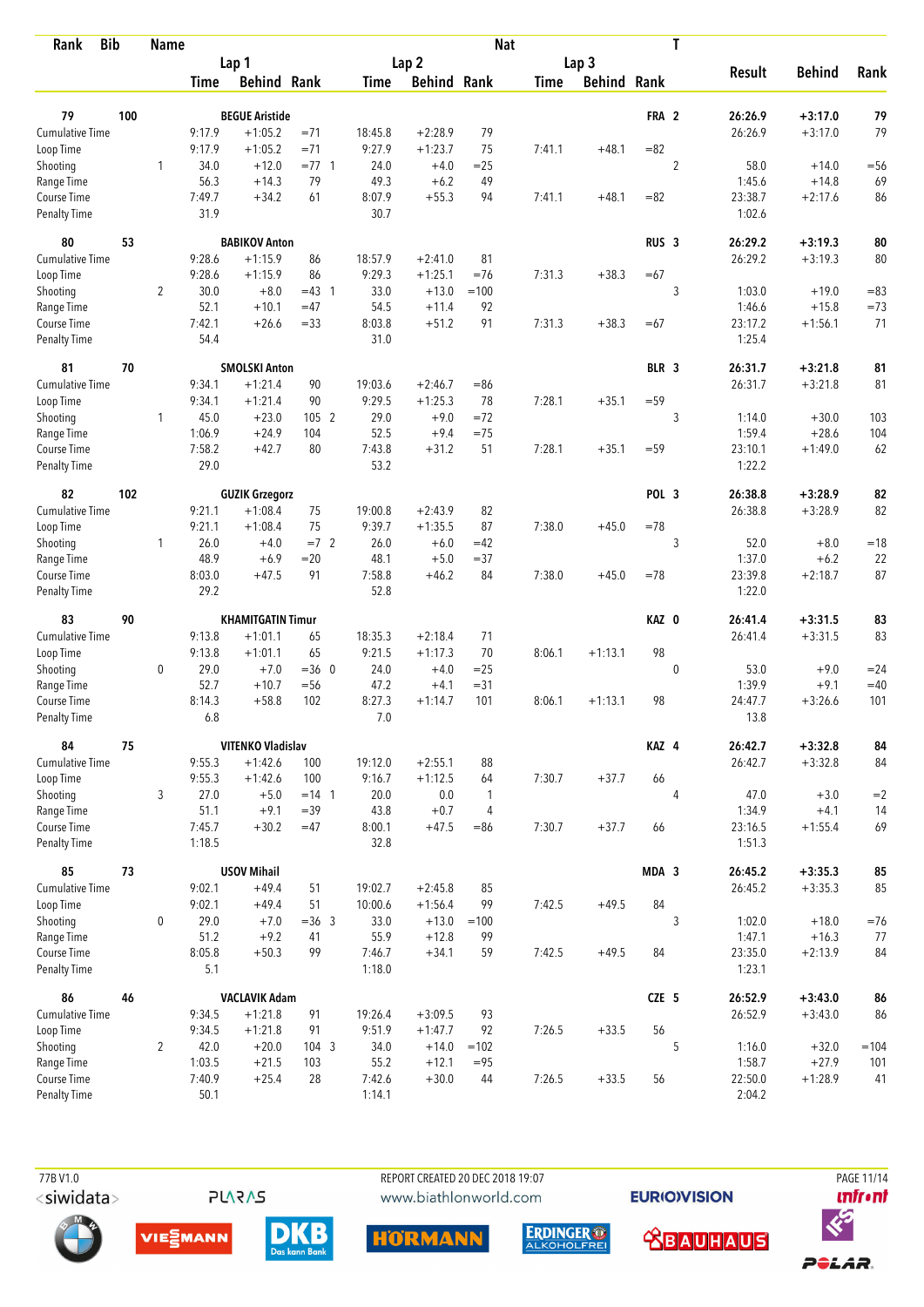| Rank                               | <b>Bib</b> | <b>Name</b>    |                |                             |                |                |                    | <b>Nat</b> |             |                    |                  | T |                   |                     |                |
|------------------------------------|------------|----------------|----------------|-----------------------------|----------------|----------------|--------------------|------------|-------------|--------------------|------------------|---|-------------------|---------------------|----------------|
|                                    |            |                |                | Lap 1                       |                |                | Lap <sub>2</sub>   |            |             | Lap <sub>3</sub>   |                  |   |                   |                     |                |
|                                    |            |                | Time           | <b>Behind Rank</b>          |                | Time           | <b>Behind Rank</b> |            | <b>Time</b> | <b>Behind Rank</b> |                  |   | <b>Result</b>     | <b>Behind</b>       | Rank           |
| 87                                 | 3          |                |                | <b>BORMOLINI Thomas</b>     |                |                |                    |            |             |                    | ITA 4            |   | 26:56.7           | $+3:46.8$           | 87             |
| Cumulative Time                    |            |                | 9:25.3         | $+1:12.6$                   | 80             | 19:03.6        | $+2:46.7$          | $=86$      |             |                    |                  |   | 26:56.7           | $+3:46.8$           | 87             |
|                                    |            |                | 9:25.3         | $+1:12.6$                   | 80             | 9:38.3         | $+1:34.1$          | 85         | 7:53.1      | $+1:00.1$          | 95               |   |                   |                     |                |
| Loop Time                          |            |                | 28.0           |                             | $= 22$ 2       | 25.0           | $+5.0$             | $=35$      |             |                    |                  |   | 53.0              | $+9.0$              | $= 24$         |
| Shooting                           |            | $\overline{2}$ | 47.4           | $+6.0$<br>$+5.4$            |                | 48.1           |                    | $= 37$     |             |                    |                  | 4 | 1:35.5            |                     |                |
| Range Time<br>Course Time          |            |                | 7:45.7         | $+30.2$                     | 6<br>$=47$     | 7:55.2         | $+5.0$<br>$+42.6$  | 79         | 7:53.1      | $+1:00.1$          | 95               |   | 23:34.0           | $+4.7$<br>$+2:12.9$ | 16<br>83       |
| <b>Penalty Time</b>                |            |                | 52.2           |                             |                | 55.0           |                    |            |             |                    |                  |   | 1:47.2            |                     |                |
| 88                                 | 98         |                |                | <b>FEMLING Peppe</b>        |                |                |                    |            |             |                    | SWE 4            |   | 26:57.9           | $+3:48.0$           | 88             |
| <b>Cumulative Time</b>             |            |                | 9:07.3         | $+54.6$                     | 57             | 19:12.5        | $+2:55.6$          | 90         |             |                    |                  |   | 26:57.9           | $+3:48.0$           | 88             |
| Loop Time                          |            |                | 9:07.3         | $+54.6$                     | 57             | 10:05.2        | $+2:01.0$          | 101        | 7:45.4      | $+52.4$            | 87               |   |                   |                     |                |
| Shooting                           |            | $\mathbf{1}$   | 31.0           | $+9.0$                      | $= 57.3$       | 25.0           | $+5.0$             | $= 35$     |             |                    |                  | 4 | 56.0              | $+12.0$             | $=44$          |
| Range Time                         |            |                | 52.1           | $+10.1$                     | $=47$          | 47.2           | $+4.1$             | $= 31$     |             |                    |                  |   | 1:39.3            | $+8.5$              | $=35$          |
| Course Time                        |            |                | 7:45.6         | $+30.1$                     | $=45$          | 8:00.2         | $+47.6$            | 88         | 7:45.4      | $+52.4$            | 87               |   | 23:31.2           | $+2:10.1$           | 81             |
| Penalty Time                       |            |                | 29.6           |                             |                | 1:17.8         |                    |            |             |                    |                  |   | 1:47.4            |                     |                |
| 89                                 | 93         |                |                | <b>FLORE Raul Antonio</b>   |                |                |                    |            |             |                    | <b>ROU 1</b>     |   | 26:59.5           | $+3:49.6$           | 89             |
| Cumulative Time                    |            |                | 9:22.4         | $+1:09.7$                   | 79             | 19:01.7        | $+2:44.8$          | 84         |             |                    |                  |   | 26:59.5           | $+3:49.6$           | 89             |
| Loop Time                          |            |                | 9:22.4         | $+1:09.7$                   | 79             | 9:39.3         | $+1:35.1$          | 86         | 7:57.8      | $+1:04.8$          | 96               |   |                   |                     |                |
| Shooting                           |            | 0              | 35.0           | $+13.0$                     | $= 85$ 1       | 23.0           | $+3.0$             | $=12$      |             |                    |                  | 1 | 58.0              | $+14.0$             | $=$ 56         |
| Range Time                         |            |                | 58.3           | $+16.3$                     | 88             | 47.4           | $+4.3$             | 33         |             |                    |                  |   | 1:45.7            | $+14.9$             | 70             |
| Course Time                        |            |                | 8:18.0         | $+1:02.5$                   | 103            | 8:21.0         | $+1:08.4$          | 100        | 7:57.8      | $+1:04.8$          | 96               |   | 24:36.8           | $+3:15.7$           | 100            |
| <b>Penalty Time</b>                |            |                | 6.1            |                             |                | 30.9           |                    |            |             |                    |                  |   | 37.0              |                     |                |
| 90                                 | 49         |                |                | <b>HASILLA Tomas</b>        |                |                |                    |            |             |                    | SVK 5            |   | 27:03.9           | $+3:54.0$           | 90             |
| Cumulative Time                    |            |                | 9:15.3         | $+1:02.6$                   | 68             | 19:34.3        | $+3:17.4$          | 96         |             |                    |                  |   | 27:03.9           | $+3:54.0$           | 90             |
| Loop Time                          |            |                | 9:15.3         | $+1:02.6$                   | 68             | 10:19.0        | $+2:14.8$          | 104        | 7:29.6      | $+36.6$            | 63               |   |                   |                     |                |
| Shooting                           |            | $\mathbf{1}$   | 33.0           | $+11.0$                     | $=72$ 4        | 32.0           | $+12.0$            | $= 94$     |             |                    |                  | 5 | 1:05.0            | $+21.0$             | $= 88$         |
| Range Time                         |            |                | 56.9           | $+14.9$                     | $= 82$         | 56.7           | $+13.6$            | 100        |             |                    |                  |   | 1:53.6            | $+22.8$             | 93             |
| Course Time                        |            |                | 7:50.2         | $+34.7$                     | 62             | 7:42.2         | $+29.6$            | 43         | 7:29.6      | $+36.6$            | 63               |   | 23:02.0           | $+1:40.9$           | 55             |
| <b>Penalty Time</b>                |            |                | 28.2           |                             |                | 1:40.1         |                    |            |             |                    |                  |   | 2:08.3            |                     |                |
| 91                                 | 66         |                |                | <b>ZAHKNA Rene</b>          |                |                |                    |            |             |                    | EST <sub>3</sub> |   | 27:07.6           | $+3:57.7$           | 91             |
| Cumulative Time                    |            |                | 9:22.2         | $+1:09.5$                   | 78             | 19:15.6        | $+2:58.7$          | 92         |             |                    |                  |   | 27:07.6           | $+3:57.7$           | 91             |
| Loop Time                          |            |                | 9:22.2         | $+1:09.5$                   | 78             | 9:53.4         | $+1:49.2$          | 94         | 7:52.0      | $+59.0$            | 93               |   |                   |                     |                |
| Shooting                           |            | 1              | 29.0           | $+7.0$                      | $=36$ 2        | 31.0           | $+11.0$            | $= 88$     |             |                    |                  | 3 | 1:00.0            | $+16.0$             | $=68$          |
| Range Time                         |            |                | 50.8           | $+8.8$                      | 37             | 57.2           | $+14.1$            | 101        |             |                    |                  |   | 1:48.0            | $+17.2$             | 81             |
| Course Time                        |            |                | 8:00.9         | $+45.4$                     | 86             | 8:00.1         | $+47.5$            | $= 86$     | 7:52.0      | $+59.0$            | 93               |   | 23:53.0           | $+2:31.9$           | 93             |
| <b>Penalty Time</b>                |            |                | 30.5           |                             |                | 56.1           |                    |            |             |                    |                  |   | 1:26.6            |                     |                |
| 92                                 | 103        |                |                | <b>REMMELG Martin</b>       |                |                |                    |            |             |                    | EST <sub>1</sub> |   | 27:15.9           | $+4:06.0$           | 92             |
| <b>Cumulative Time</b>             |            |                | 9:30.8         | $+1:18.1$                   | 88             | 19:00.9        | $+2:44.0$          | 83         |             |                    |                  |   | 27:15.9           | $+4:06.0$           | 92             |
| Loop Time                          |            |                | 9:30.8         | $+1:18.1$                   | 88             | 9:30.1         | $+1:25.9$          | 79         | 8:15.0      | $+1:22.0$          | 102              |   |                   |                     |                |
| Shooting                           |            | $\mathbf{1}$   | 26.0           | $+4.0$                      | $=7$ 0         | 31.0           | $+11.0$            | $= 88$     |             |                    |                  | 1 | 57.0              | $+13.0$             | $=47$          |
| Range Time                         |            |                | 47.9           | $+5.9$                      | $=11$          | 52.9           | $+9.8$             | $= 81$     |             |                    |                  |   | 1:40.8            | $+10.0$             | $=45$          |
| Course Time<br>Penalty Time        |            |                | 8:12.6<br>30.3 | $+57.1$                     | 101            | 8:30.6<br>6.6  | $+1:18.0$          | 103        | 8:15.0      | $+1:22.0$          | 102              |   | 24:58.2<br>36.9   | $+3:37.1$           | 103            |
|                                    |            |                |                |                             |                |                |                    |            |             |                    |                  |   |                   |                     |                |
| 93                                 | 79         |                |                | <b>PATRIJUKS Aleksandrs</b> |                |                |                    |            |             |                    | LAT <sub>3</sub> |   | 27:18.1           | $+4:08.2$           | 93             |
| <b>Cumulative Time</b>             |            |                | 9:25.6         | $+1:12.9$                   | $= 82$         | 19:26.8        | $+3:09.9$          | 94         |             |                    |                  |   | 27:18.1           | $+4:08.2$           | 93             |
| Loop Time                          |            |                | 9:25.6         | $+1:12.9$                   | $= 82$         | 10:01.2        | $+1:57.0$          | 100        | 7:51.3      | $+58.3$            | 91               |   |                   |                     |                |
| Shooting                           |            | 1              | 28.0           | $+6.0$                      | $= 22$ 2       | 28.0           | $+8.0$             | $=63$      |             |                    |                  | 3 | 56.0              | $+12.0$             | $=44$          |
| Range Time                         |            |                | 52.1           | $+10.1$                     | $=47$          | 52.1           | $+9.0$             | $= 72$     |             |                    |                  |   | 1:44.2            | $+13.4$             | 64             |
| Course Time<br><b>Penalty Time</b> |            |                | 8:03.2<br>30.3 | $+47.7$                     | $= 93$         | 8:12.4<br>56.7 | $+59.8$            | $= 96$     | 7:51.3      | $+58.3$            | 91               |   | 24:06.9<br>1:27.0 | $+2:45.8$           | 95             |
| 94                                 | 82         |                |                | NEDZA-KUBINIEC Andrzej      |                |                |                    |            |             |                    | POL 3            |   | 27:19.7           | $+4:09.8$           | 94             |
| <b>Cumulative Time</b>             |            |                | 9:17.3         | $+1:04.6$                   | 70             | 19:12.4        | $+2:55.5$          | 89         |             |                    |                  |   | 27:19.7           | $+4:09.8$           | 94             |
| Loop Time                          |            |                | 9:17.3         | $+1:04.6$                   | 70             | 9:55.1         | $+1:50.9$          | 95         | 8:07.3      | $+1:14.3$          | 100              |   |                   |                     |                |
| Shooting                           |            | $\mathbf{1}$   | 23.0           | $+1.0$                      | 2 <sub>2</sub> | 21.0           | $+1.0$             | $=2$       |             |                    |                  | 3 | 44.0              | $0.0\,$             | 1              |
| Range Time                         |            |                | 47.0           | $+5.0$                      | 5              | 45.9           | $+2.8$             | $=13$      |             |                    |                  |   | 1:32.9            | $+2.1$              | $\overline{7}$ |
| Course Time                        |            |                | 7:59.6         | $+44.1$                     | $= 83$         | 8:11.1         | $+58.5$            | 95         | 8:07.3      | $+1:14.3$          | 100              |   | 24:18.0           | $+2:56.9$           | 97             |
| <b>Penalty Time</b>                |            |                | 30.7           |                             |                | 58.1           |                    |            |             |                    |                  |   | 1:28.8            |                     |                |

**PLARAS** 

 77B V1.0 REPORT CREATED 20 DEC 2018 19:07 PAGE 12/14www.biathlonworld.com

**EURIOVISION** 











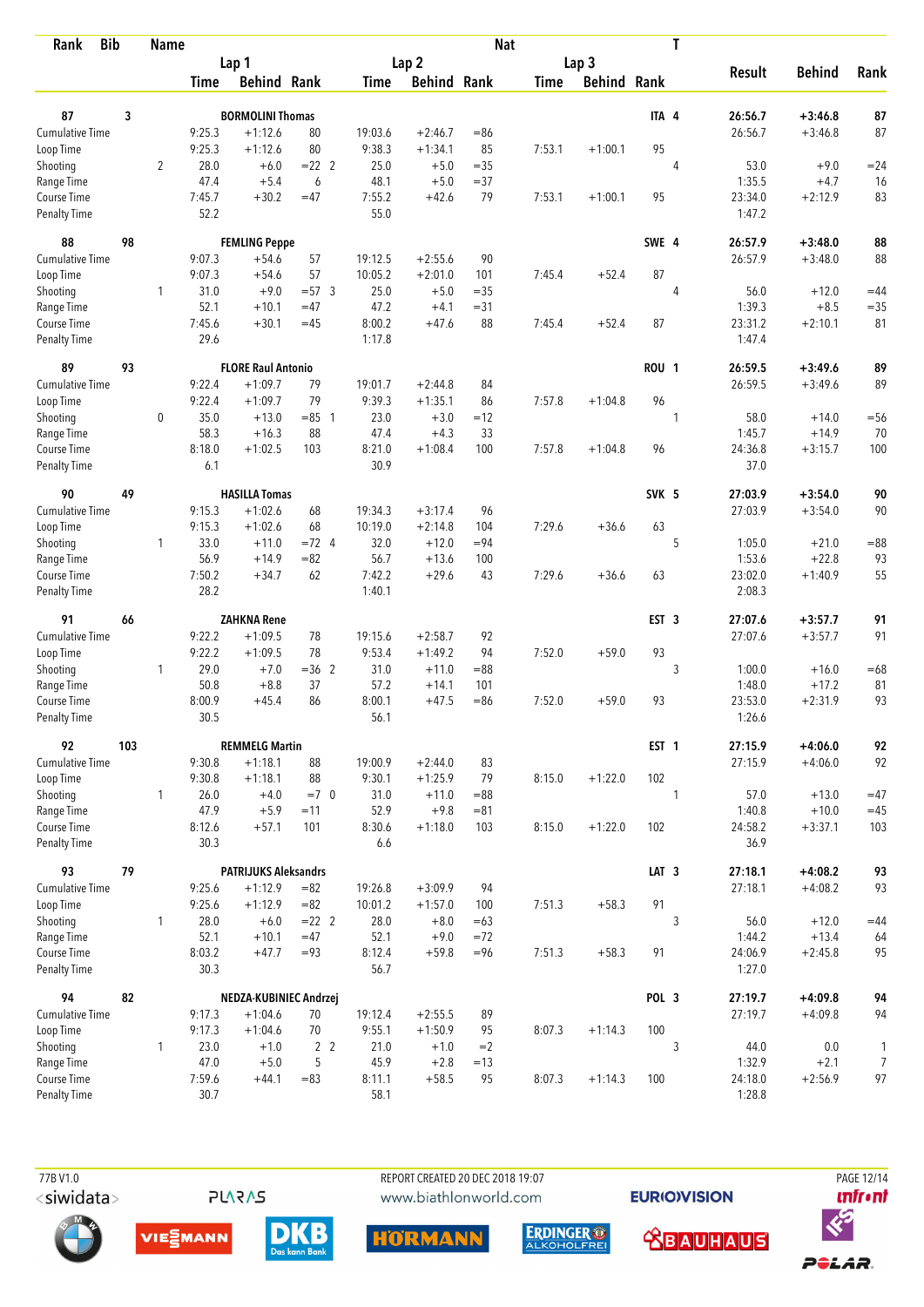| <b>Bib</b><br>Rank          |     | <b>Name</b>    |                |                          |          |                  |                    | <b>Nat</b> |             |                    |                  | T              |                   |               |        |
|-----------------------------|-----|----------------|----------------|--------------------------|----------|------------------|--------------------|------------|-------------|--------------------|------------------|----------------|-------------------|---------------|--------|
|                             |     |                |                | Lap 1                    |          | Lap <sub>2</sub> |                    |            |             | Lap <sub>3</sub>   |                  |                |                   |               |        |
|                             |     |                | Time           | <b>Behind Rank</b>       |          | Time             | <b>Behind Rank</b> |            | <b>Time</b> | <b>Behind Rank</b> |                  |                | <b>Result</b>     | <b>Behind</b> | Rank   |
| 95                          | 63  |                |                | <b>BARTKO Simon</b>      |          |                  |                    |            |             |                    | SVK 6            |                | 27:21.6           | $+4:11.7$     | 95     |
| <b>Cumulative Time</b>      |     |                | 9:54.3         | $+1:41.6$                | 99       | 19:53.7          | $+3:36.8$          | 101        |             |                    |                  |                | 27:21.6           | $+4:11.7$     | 95     |
| Loop Time                   |     |                | 9:54.3         | $+1:41.6$                | 99       | 9:59.4           | $+1:55.2$          | 98         | 7:27.9      | $+34.9$            | 58               |                |                   |               |        |
| Shooting                    |     | 3              | 33.0           | $+11.0$                  | $=72$ 3  | 31.0             | $+11.0$            | $= 88$     |             |                    |                  | 6              | 1:04.0            | $+20.0$       | $= 85$ |
| Range Time                  |     |                | 55.7           | $+13.7$                  | 78       | 55.2             | $+12.1$            | $= 95$     |             |                    |                  |                | 1:50.9            | $+20.1$       | 89     |
| Course Time                 |     |                | 7:45.9         | $+30.4$                  | $=49$    | 7:50.2           | $+37.6$            | 67         | 7:27.9      | $+34.9$            | 58               |                | 23:04.0           | $+1:42.9$     | 56     |
| <b>Penalty Time</b>         |     |                | 1:12.7         |                          |          | 1:14.0           |                    |            |             |                    |                  |                | 2:26.7            |               |        |
| 96                          | 97  |                |                | <b>SINAPOV Anton</b>     |          |                  |                    |            |             |                    | BUL 6            |                | 27:27.7           | $+4:17.8$     | 96     |
| Cumulative Time             |     |                | 10:20.3        | $+2:07.6$                | 103      | 20:01.3          | $+3:44.4$          | 103        |             |                    |                  |                | 27:27.7           | $+4:17.8$     | 96     |
| Loop Time                   |     |                | 10:20.3        | $+2:07.6$                | 103      | 9:41.0           | $+1:36.8$          | 89         | 7:26.4      | $+33.4$            | 55               |                |                   |               |        |
| Shooting                    |     | 4              | 27.0           | $+5.0$                   | $= 14$ 2 | 22.0             | $+2.0$             | $=6$       |             |                    |                  | 6              | 49.0              | $+5.0$        | $=7$   |
| Range Time                  |     |                | 51.0           | $+9.0$                   | 38       | 47.0             | $+3.9$             | $= 27$     |             |                    |                  |                | 1:38.0            | $+7.2$        | $= 27$ |
| Course Time                 |     |                | 7:46.6         | $+31.1$                  | 54       | 7:54.5           | $+41.9$            | 76         | 7:26.4      | $+33.4$            | 55               |                | 23:07.5           | $+1:46.4$     | 60     |
| <b>Penalty Time</b>         |     |                | 1:42.7         |                          |          | 59.5             |                    |            |             |                    |                  |                | 2:42.2            |               |        |
| 97                          | 65  |                |                | <b>ANGELIS Apostolos</b> |          |                  |                    |            |             |                    | GRE 4            |                | 27:31.3           | $+4:21.4$     | 97     |
| <b>Cumulative Time</b>      |     |                | 9:51.4         | $+1:38.7$                | 98       | 19:43.8          | $+3:26.9$          | 99         |             |                    |                  |                | 27:31.3           | $+4:21.4$     | 97     |
| Loop Time                   |     |                | 9:51.4         | $+1:38.7$                | 98       | 9:52.4           | $+1:48.2$          | 93         | 7:47.5      | $+54.5$            | 90               |                |                   |               |        |
| Shooting                    |     | $\overline{2}$ | 31.0           | $+9.0$                   | $=57$ 2  | 36.0             | $+16.0$            | 104        |             |                    |                  | $\overline{4}$ | 1:07.0            | $+23.0$       | $= 94$ |
| Range Time                  |     |                | 54.8           | $+12.8$                  | 71       | 1:04.2           | $+21.1$            | 105        |             |                    |                  |                | 1:59.0            | $+28.2$       | 102    |
| Course Time<br>Penalty Time |     |                | 8:02.0<br>54.6 | $+46.5$                  | 88       | 7:53.6<br>54.6   | $+41.0$            | 73         | 7:47.5      | $+54.5$            | 90               |                | 23:43.1<br>1:49.2 | $+2:22.0$     | 91     |
| 98                          | 104 |                |                | <b>LUSA Daumants</b>     |          |                  |                    |            |             |                    | LAT <sub>2</sub> |                | 27:35.8           | $+4:25.9$     | 98     |
| <b>Cumulative Time</b>      |     |                | 9:25.4         | $+1:12.7$                | 81       | 19:14.1          | $+2:57.2$          | 91         |             |                    |                  |                | 27:35.8           | $+4:25.9$     | 98     |
| Loop Time                   |     |                | 9:25.4         | $+1:12.7$                | 81       | 9:48.7           | $+1:44.5$          | 90         | 8:21.7      | $+1:28.7$          | 103              |                |                   |               |        |
| Shooting                    |     | $\mathbf{1}$   | 30.0           | $+8.0$                   | $=43$ 1  | 22.0             | $+2.0$             | $=6$       |             |                    |                  | $\overline{2}$ | 52.0              | $+8.0$        | $=18$  |
| Range Time                  |     |                | 51.6           | $+9.6$                   | 44       | 45.9             | $+2.8$             | $=13$      |             |                    |                  |                | 1:37.5            | $+6.7$        | 24     |
| Course Time                 |     |                | 8:03.2         | $+47.7$                  | $= 93$   | 8:32.2           | $+1:19.6$          | 104        | 8:21.7      | $+1:28.7$          | 103              |                | 24:57.1           | $+3:36.0$     | 102    |
| <b>Penalty Time</b>         |     |                | 30.6           |                          |          | 30.6             |                    |            |             |                    |                  |                | 1:01.2            |               |        |
| 99                          | 26  |                |                | <b>FINELLO Jeremy</b>    |          |                  |                    |            |             |                    | SUI <sub>3</sub> |                | 27:39.2           | $+4:29.3$     | 99     |
| Cumulative Time             |     |                | 10:44.7        | $+2:32.0$                | 105      | 20:16.1          | $+3:59.2$          | 104        |             |                    |                  |                | 27:39.2           | $+4:29.3$     | 99     |
| Loop Time                   |     |                | 10:44.7        | $+2:32.0$                | 105      | 9:31.4           | $+1:27.2$          | 81         | 7:23.1      | $+30.1$            | 42               |                |                   |               |        |
| Shooting                    |     | $\mathbf{1}$   | 37.0           | $+15.0$                  | $= 96$ 2 | 34.0             | $+14.0$            | $=102$     |             |                    |                  | 3              | 1:11.0            | $+27.0$       | 102    |
| Range Time                  |     |                | 59.5           | $+17.5$                  | 97       | 58.2             | $+15.1$            | 103        |             |                    |                  |                | 1:57.7            | $+26.9$       | 99     |
| Course Time                 |     |                | 7:38.9         | $+23.4$                  | 23       | 7:40.5           | $+27.9$            | 38         | 7:23.1      | $+30.1$            | 42               |                | 22:42.5           | $+1:21.4$     | 33     |
| Penalty Time                |     |                | 2:06.3         |                          |          | 52.7             |                    |            |             |                    |                  |                | 2:59.0            |               |        |
| 100                         | 81  |                |                | <b>HEO Seonhoe</b>       |          |                  |                    |            |             |                    | KOR 1            |                | 27:40.2           | $+4:30.3$     | 100    |
| <b>Cumulative Time</b>      |     |                | 9:58.4         | $+1:45.7$                | 101      | 19:28.6          | $+3:11.7$          | 95         |             |                    |                  |                | 27:40.2           | $+4:30.3$     | 100    |
| Loop Time                   |     |                | 9:58.4         | $+1:45.7$                | 101      | 9:30.2           | $+1:26.0$          | 80         | 8:11.6      | $+1:18.6$          | 101              |                |                   |               |        |
| Shooting                    |     | $\mathbf{1}$   | 36.0           | $+14.0$                  | $= 92$ 0 | 27.0             | $+7.0$             | $= 51$     |             |                    |                  | 1              | 1:03.0            | $+19.0$       | $= 83$ |
| Range Time                  |     |                | 59.1           | $+17.1$                  | 95       | 55.3             | $+12.2$            | 97         |             |                    |                  |                | 1:54.4            | $+23.6$       | 97     |
| Course Time<br>Penalty Time |     |                | 8:26.8<br>32.5 | $+1:11.3$                | 104      | 8:28.1<br>6.8    | $+1:15.5$          | 102        | 8:11.6      | $+1:18.6$          | 101              |                | 25:06.5<br>39.3   | $+3:45.4$     | 104    |
| 101                         | 106 |                |                | <b>KAUKENAS Tomas</b>    |          |                  |                    |            |             |                    | LTU 4            |                | 27:46.2           | $+4:36.3$     | 101    |
| Cumulative Time             |     |                | 9:42.6         | $+1:29.9$                | 95       | 19:39.5          | $+3:22.6$          | 98         |             |                    |                  |                | 27:46.2           | $+4:36.3$     | 101    |
| Loop Time                   |     |                | 9:42.6         | $+1:29.9$                | 95       | 9:56.9           | $+1:52.7$          | 96         | 8:06.7      | $+1:13.7$          | 99               |                |                   |               |        |
| Shooting                    |     | $\overline{2}$ | 28.0           | $+6.0$                   | $= 22$ 2 | 23.0             | $+3.0$             | $=12$      |             |                    |                  | 4              | 51.0              | $+7.0$        | $=14$  |
| Range Time                  |     |                | 49.2           | $+7.2$                   | 23       | 46.1             | $+3.0$             | 17         |             |                    |                  |                | 1:35.3            | $+4.5$        | 15     |
| Course Time                 |     |                | 8:02.1         | $+46.6$                  | 89       | 8:17.9           | $+1:05.3$          | 98         | 8:06.7      | $+1:13.7$          | 99               |                | 24:26.7           | $+3:05.6$     | 98     |
| Penalty Time                |     |                | 51.3           |                          |          | 52.9             |                    |            |             |                    |                  |                | 1:44.2            |               |        |
| 102                         | 57  |                |                | <b>YAN Xingyuan</b>      |          |                  |                    |            |             |                    | CHN 3            |                | 27:46.6           | $+4:36.7$     | 102    |
| Cumulative Time             |     |                | 10:03.9        | $+1:51.2$                | 102      | 19:44.0          | $+3:27.1$          | 100        |             |                    |                  |                | 27:46.6           | $+4:36.7$     | 102    |
| Loop Time                   |     |                | 10:03.9        | $+1:51.2$                | 102      | 9:40.1           | $+1:35.9$          | 88         | 8:02.6      | $+1:09.6$          | 97               |                |                   |               |        |
| Shooting                    |     | $\overline{2}$ | 36.0           | $+14.0$                  | $= 92$ 1 | 29.0             | $+9.0$             | $=72$      |             |                    |                  | 3              | 1:05.0            | $+21.0$       | $= 88$ |
| Range Time                  |     |                | 59.0           | $+17.0$                  | 94       | 53.1             | $+10.0$            | $= 84$     |             |                    |                  |                | 1:52.1            | $+21.3$       | 91     |
| Course Time                 |     |                | 8:12.1         | $+56.6$                  | 100      | 8:18.9           | $+1:06.3$          | 99         | 8:02.6      | $+1:09.6$          | 97               |                | 24:33.6           | $+3:12.5$     | 99     |
| Penalty Time                |     |                | 52.8           |                          |          | 28.1             |                    |            |             |                    |                  |                | 1:20.9            |               |        |

REPORT CREATED 20 DEC 2018 19:07 www.biathlonworld.com

**EURIOVISION** 





**PLARAS** 









POLAR.